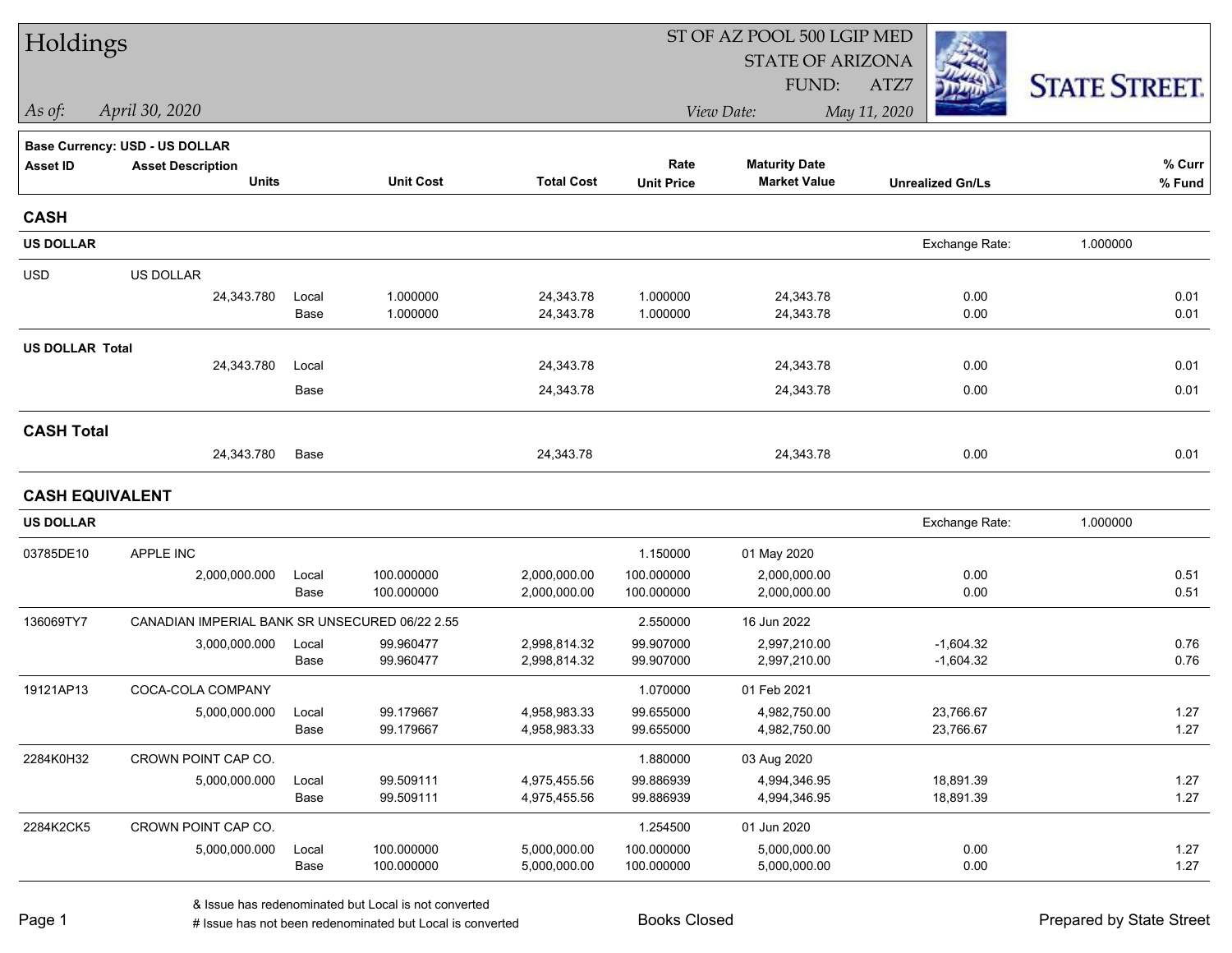| Holdings        |                                |       |                  | ST OF AZ POOL 500 LGIP MED |                   |                         |              |                         |                      |
|-----------------|--------------------------------|-------|------------------|----------------------------|-------------------|-------------------------|--------------|-------------------------|----------------------|
|                 |                                |       |                  |                            |                   | <b>STATE OF ARIZONA</b> |              |                         |                      |
|                 |                                |       |                  |                            |                   | FUND:                   | ATZ7         |                         | <b>STATE STREET.</b> |
| As of:          | April 30, 2020                 |       |                  |                            |                   | View Date:              | May 11, 2020 |                         |                      |
|                 | Base Currency: USD - US DOLLAR |       |                  |                            |                   |                         |              |                         |                      |
| <b>Asset ID</b> | <b>Asset Description</b>       |       |                  |                            | Rate              | <b>Maturity Date</b>    |              |                         | % Curr               |
|                 | <b>Units</b>                   |       | <b>Unit Cost</b> | <b>Total Cost</b>          | <b>Unit Price</b> | <b>Market Value</b>     |              | <b>Unrealized Gn/Ls</b> | % Fund               |
| 2546R2HX7       | WALT DISNEY CO                 |       |                  |                            | 1.660000          | 31 Aug 2020             |              |                         |                      |
|                 | 3,000,000.000                  | Local | 99.437444        | 2,983,123.33               | 99.593333         | 2,987,799.99            |              | 4,676.66                | 0.76                 |
|                 |                                | Base  | 99.437444        | 2,983,123.33               | 99.593333         | 2,987,799.99            |              | 4,676.66                | 0.76                 |
| 30601YF42       | <b>FAIRWAY FINANCE CORP</b>    |       |                  |                            | 1.161630          | 06 Jul 2020             |              |                         |                      |
|                 | 5,000,000.000                  | Local | 100.000000       | 5,000,000.00               | 100.000000        | 5,000,000.00            |              | 0.00                    | 1.27                 |
|                 |                                | Base  | 100.000000       | 5,000,000.00               | 100.000000        | 5,000,000.00            |              | 0.00                    | 1.27                 |
| 45856WE62       | INTERCONTINENTAL EXCHANGE      |       |                  |                            | 1.720000          | 06 May 2020             |              |                         |                      |
|                 | 4,000,000.000                  | Local | 99.976111        | 3,999,044.44               | 99.976111         | 3,999,044.44            |              | 0.00                    | 1.02                 |
|                 |                                | Base  | 99.976111        | 3,999,044.44               | 99.976111         | 3,999,044.44            |              | 0.00                    | 1.02                 |
| 45856WEK1       | INTERCONTINENTAL EXCHANGE      |       |                  |                            | 1.720000          | 19 May 2020             |              |                         |                      |
|                 | 1,000,000.000                  | Local | 99.914000        | 999,140.00                 | 99.914000         | 999,140.00              |              | 0.00                    | 0.25                 |
|                 |                                | Base  | 99.914000        | 999,140.00                 | 99.914000         | 999,140.00              |              | 0.00                    | 0.25                 |
| 45856WEV7       | INTERCONTINENTAL EXCHANGE      |       |                  |                            | 1.150000          | 29 May 2020             |              |                         |                      |
|                 | 1,000,000.000                  | Local | 99.910556        | 999,105.56                 | 99.910556         | 999,105.56              |              | 0.00                    | 0.25                 |
|                 |                                | Base  | 99.910556        | 999,105.56                 | 99.910556         | 999,105.56              |              | 0.00                    | 0.25                 |
| 58934AE10       | MERCK & CO. INC                |       |                  |                            | 1.900000          | 01 May 2020             |              |                         |                      |
|                 | 5,000,000.000                  | Local | 100.000000       | 5,000,000.00               | 100.000000        | 5,000,000.00            |              | 0.00                    | 1.27                 |
|                 |                                | Base  | 100.000000       | 5,000,000.00               | 100.000000        | 5,000,000.00            |              | 0.00                    | 1.27                 |
| 59157TE17       | METLIFE SHORT TERM FDG         |       |                  |                            | 1.900000          | 01 May 2020             |              |                         |                      |
|                 | 5,000,000.000                  | Local | 100.000000       | 5,000,000.00               | 100.000000        | 5,000,000.00            |              | 0.00                    | 1.27                 |
|                 |                                | Base  | 100.000000       | 5,000,000.00               | 100.000000        | 5,000,000.00            |              | 0.00                    | 1.27                 |
| 59157TH30       | METLIFE SHORT TERM FDG         |       |                  |                            | 1.050000          | 03 Aug 2020             |              |                         |                      |
|                 | 2,000,000.000                  | Local | 99.725833        | 1,994,516.66               | 99.725833         | 1,994,516.66            |              | 0.00                    | 0.51                 |
|                 |                                | Base  | 99.725833        | 1,994,516.66               | 99.725833         | 1,994,516.66            |              | 0.00                    | 0.51                 |
| 8225X2F17       | SHELL INTNL FNC B.V            |       |                  |                            | 1.950000          | 01 Jun 2020             |              |                         |                      |
|                 | 1,790,000.000                  | Local | 99.832083        | 1,786,994.29               | 99.832083         | 1,786,994.29            |              | 0.00                    | 0.45                 |
|                 |                                | Base  | 99.832083        | 1,786,994.29               | 99.832083         | 1,786,994.29            |              | 0.00                    | 0.45                 |
| 91058TEV4       | UNITED HEALTHCARE CO           |       |                  |                            | 1.300000          | 29 May 2020             |              |                         |                      |
|                 | 5,000,000.000                  | Local | 99.898889        | 4,994,944.44               | 99.898889         | 4,994,944.44            |              | 0.00                    | 1.27                 |
|                 |                                | Base  | 99.898889        | 4,994,944.44               | 99.898889         | 4,994,944.44            |              | 0.00                    | 1.27                 |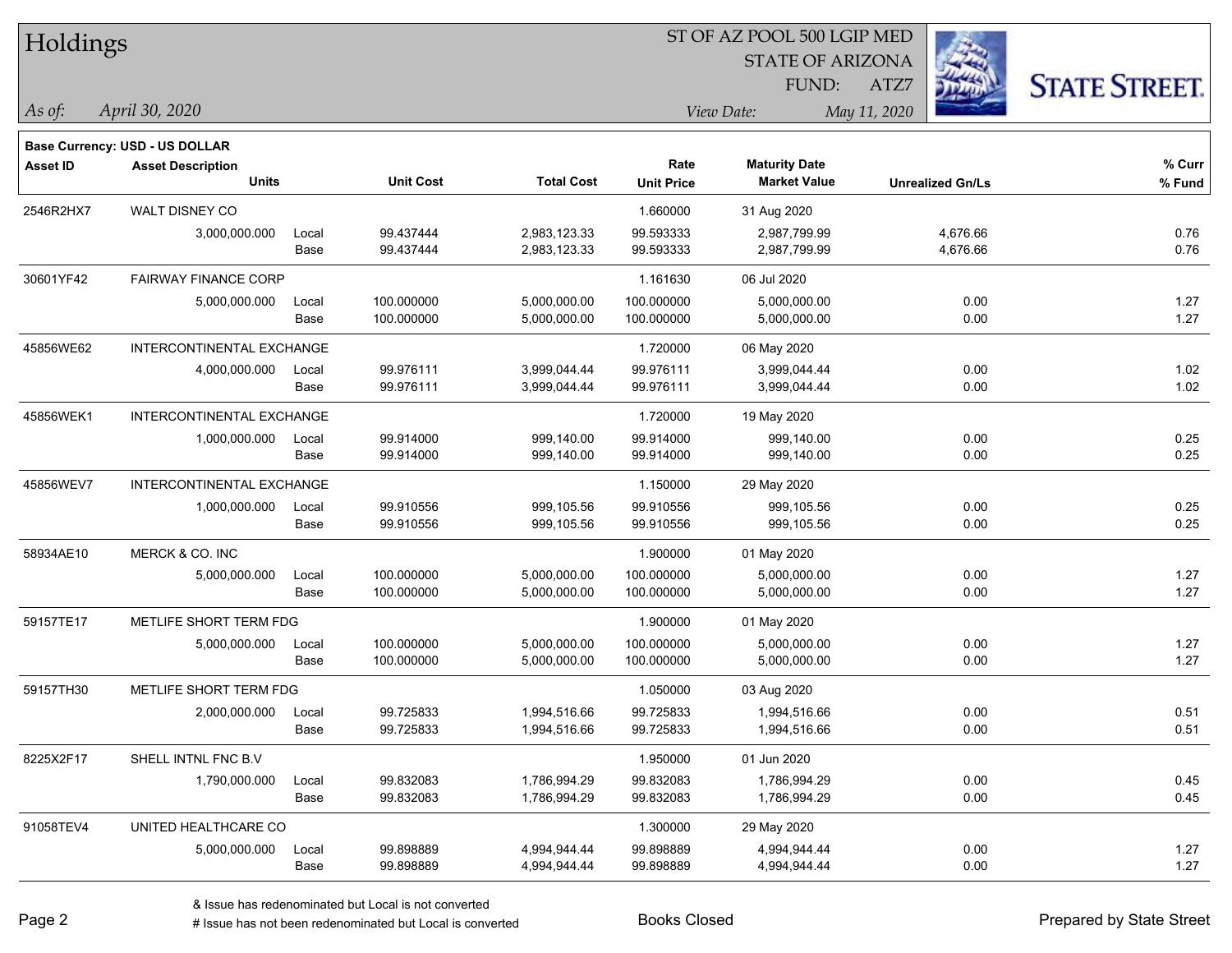| Holdings               |                                             |       |                  |                   | ST OF AZ POOL 500 LGIP MED |                         |                         |                      |  |
|------------------------|---------------------------------------------|-------|------------------|-------------------|----------------------------|-------------------------|-------------------------|----------------------|--|
|                        |                                             |       |                  |                   |                            | <b>STATE OF ARIZONA</b> |                         |                      |  |
|                        |                                             |       |                  |                   |                            | FUND:                   | ATZ7                    | <b>STATE STREET.</b> |  |
| As of:                 | April 30, 2020                              |       |                  |                   |                            | View Date:              | May 11, 2020            |                      |  |
|                        | <b>Base Currency: USD - US DOLLAR</b>       |       |                  |                   |                            |                         |                         |                      |  |
| <b>Asset ID</b>        | <b>Asset Description</b>                    |       |                  |                   | Rate                       | <b>Maturity Date</b>    |                         | % Curr               |  |
|                        | <b>Units</b>                                |       | <b>Unit Cost</b> | <b>Total Cost</b> | <b>Unit Price</b>          | <b>Market Value</b>     | <b>Unrealized Gn/Ls</b> | % Fund               |  |
| 92646KE16              | <b>VICTORY RECEIVABLES</b>                  |       |                  |                   | 1.250000                   | 01 May 2020             |                         |                      |  |
|                        | 5,000,000.000                               | Local | 100.000000       | 5,000,000.00      | 100.000000                 | 5,000,000.00            | 0.00                    | 1.27                 |  |
|                        |                                             | Base  | 100.000000       | 5,000,000.00      | 100.000000                 | 5,000,000.00            | 0.00                    | 1.27                 |  |
| 92646KG14              | VICTORY RECEIVABLES                         |       |                  |                   | 1.250000                   | 01 Jul 2020             |                         |                      |  |
|                        | 3,000,000.000                               | Local | 99.788195        | 2,993,645.84      | 99.788195                  | 2,993,645.84            | 0.00                    | 0.76                 |  |
|                        |                                             | Base  | 99.788195        | 2,993,645.84      | 99.788195                  | 2,993,645.84            | 0.00                    | 0.76                 |  |
| 930ABD003              | <b>FIDELITY INVESTMENTS MONEY</b>           |       |                  |                   | 0.000000                   | 01 May 2020             |                         |                      |  |
|                        | 5,000,000.000                               | Local | 100.000000       | 5,000,000.00      | 100.000000                 | 5,000,000.00            | 0.00                    | 1.27                 |  |
|                        |                                             | Base  | 100.000000       | 5,000,000.00      | 100.000000                 | 5,000,000.00            | 0.00                    | 1.27                 |  |
| 966VMM002              | JP MORGAN MONEY MARKET                      |       |                  |                   | 0.000000                   | 01 May 2020             |                         |                      |  |
|                        | 10,000,000.000                              | Local | 100.000000       | 10,000,000.00     | 100.000000                 | 10,000,000.00           | 0.00                    | 2.54                 |  |
|                        |                                             | Base  | 100.000000       | 10,000,000.00     | 100.000000                 | 10,000,000.00           | 0.00                    | 2.54                 |  |
| 979QHR003              | SOUTH STREET REPO                           |       |                  |                   | 0.100000                   | 01 May 2020             |                         |                      |  |
|                        | 2,001,466.120                               | Local | 100.000000       | 2,001,466.12      | 100.000000                 | 2,001,466.12            | 0.00                    | 0.51                 |  |
|                        |                                             | Base  | 100.000000       | 2,001,466.12      | 100.000000                 | 2,001,466.12            | 0.00                    | 0.51                 |  |
| <b>US DOLLAR Total</b> |                                             |       |                  |                   |                            |                         |                         |                      |  |
|                        | 77,791,466.120                              | Local |                  | 77,685,233.89     |                            | 77,730,964.29           | 45,730.40               | 19.75                |  |
|                        |                                             | Base  |                  | 77,685,233.89     |                            | 77,730,964.29           | 45,730.40               | 19.75                |  |
|                        | <b>CASH EQUIVALENT Total</b>                |       |                  |                   |                            |                         |                         |                      |  |
|                        | 77,791,466.120                              | Base  |                  | 77,685,233.89     |                            | 77,730,964.29           | 45,730.40               | 19.75                |  |
|                        |                                             |       |                  |                   |                            |                         |                         |                      |  |
| <b>FIXED INCOME</b>    |                                             |       |                  |                   |                            |                         |                         |                      |  |
| <b>US DOLLAR</b>       |                                             |       |                  |                   |                            |                         | Exchange Rate:          | 1.000000             |  |
| 00206RCR1              | AT+T INC SR UNSECURED 02/21 2.8             |       |                  |                   | 2.800000                   | 17 Feb 2021             |                         |                      |  |
|                        | 2,000,000.000                               | Local | 100.344594       | 2,006,891.87      | 101.067625                 | 2,021,352.50            | 14,460.63               | 0.51                 |  |
|                        |                                             | Base  | 100.344594       | 2,006,891.87      | 101.067625                 | 2,021,352.50            | 14,460.63               | 0.51                 |  |
| 025816CD9              | AMERICAN EXPRESS CO SR UNSECURED 05/22 2.75 |       |                  |                   | 2.750000                   | 20 May 2022             |                         |                      |  |
|                        | 4,000,000.000                               | Local | 99.917993        | 3,996,719.71      | 102.453304                 | 4,098,132.16            | 101,412.45              | 1.04                 |  |
|                        |                                             | Base  | 99.917993        | 3,996,719.71      | 102.453304                 | 4,098,132.16            | 101,412.45              | 1.04                 |  |

denote the redenominated but Local is converted Books Closed Prepared by State Street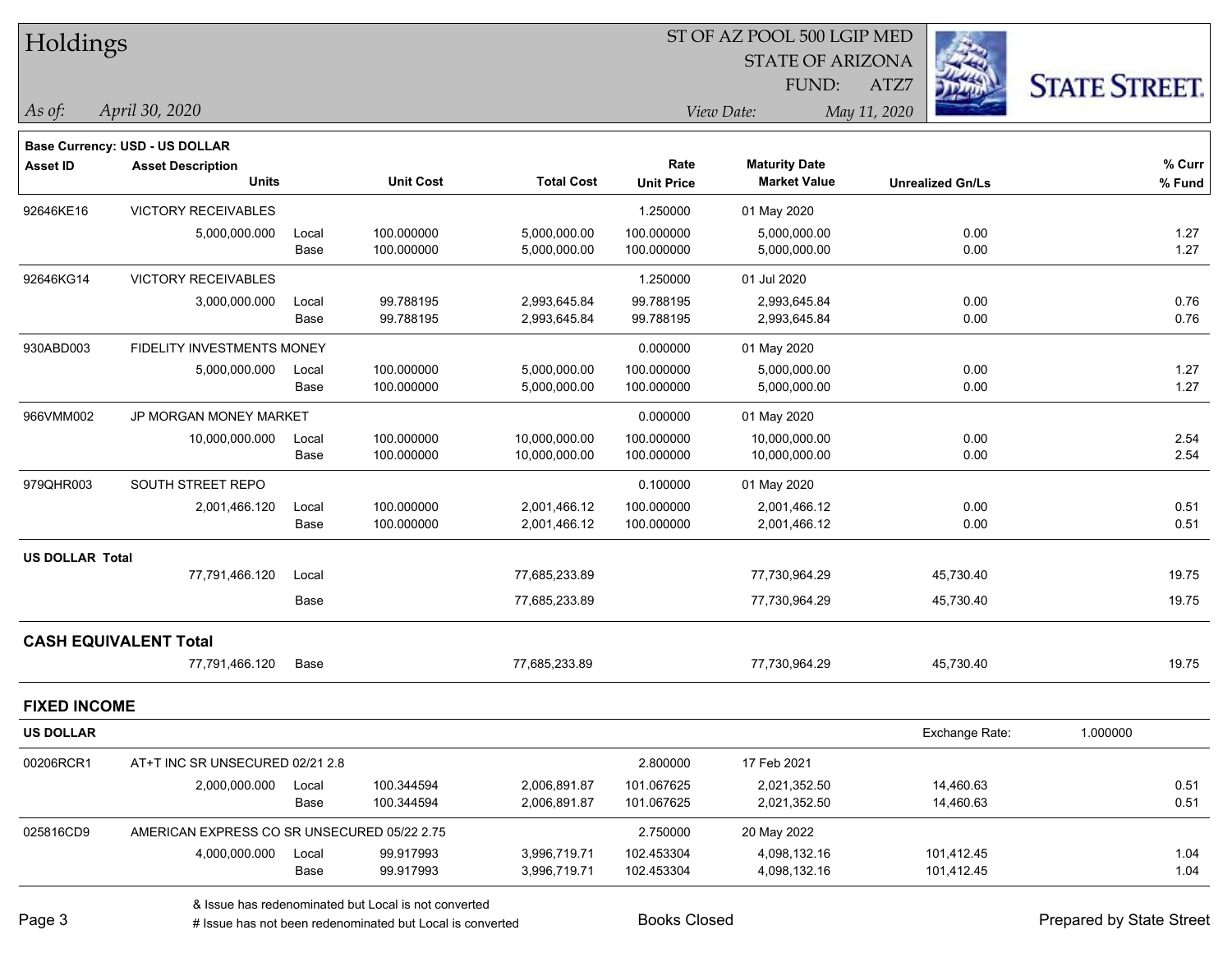| Holdings        |                                                            |       |                  |                   | ST OF AZ POOL 500 LGIP MED |                         |                         |                      |  |  |
|-----------------|------------------------------------------------------------|-------|------------------|-------------------|----------------------------|-------------------------|-------------------------|----------------------|--|--|
|                 |                                                            |       |                  |                   |                            | <b>STATE OF ARIZONA</b> |                         |                      |  |  |
|                 |                                                            |       |                  |                   |                            | FUND:                   | ATZ7                    | <b>STATE STREET.</b> |  |  |
| As of:          | April 30, 2020                                             |       |                  |                   |                            | View Date:              | May 11, 2020            |                      |  |  |
|                 |                                                            |       |                  |                   |                            |                         |                         |                      |  |  |
| <b>Asset ID</b> | Base Currency: USD - US DOLLAR<br><b>Asset Description</b> |       |                  |                   | Rate                       | <b>Maturity Date</b>    |                         | % Curr               |  |  |
|                 | <b>Units</b>                                               |       | <b>Unit Cost</b> | <b>Total Cost</b> | <b>Unit Price</b>          | <b>Market Value</b>     | <b>Unrealized Gn/Ls</b> | % Fund               |  |  |
| 025816CG2       | AMERICAN EXPRESS CO SR UNSECURED 07/24 2.5                 |       |                  |                   | 2.500000                   | 30 Jul 2024             |                         |                      |  |  |
|                 | 5,000,000.000                                              | Local | 99.726644        | 4,986,332.18      | 102.880227                 | 5,144,011.35            | 157,679.17              | 1.31                 |  |  |
|                 |                                                            | Base  | 99.726644        | 4,986,332.18      | 102.880227                 | 5,144,011.35            | 157,679.17              | 1.31                 |  |  |
| 02582JHS2       | AMERICAN EXPRESS CREDIT ACCOUN AMXCA 2018 3 A              |       |                  |                   | 1.134000                   | 15 Oct 2025             |                         |                      |  |  |
|                 | 4,000,000.000                                              | Local | 100.000000       | 4,000,000.00      | 99.205520                  | 3,968,220.80            | $-31,779.20$            | 1.01                 |  |  |
| Original Face:  | 4,000,000.000                                              | Base  | 100.000000       | 4,000,000.00      | 99.205520                  | 3,968,220.80            | $-31,779.20$            | 1.01                 |  |  |
| 02665WCC3       | AMERICAN HONDA FINANCE SR UNSECURED 02/21 VAR              |       |                  |                   | 1.923130                   | 12 Feb 2021             |                         |                      |  |  |
|                 | 5,000,000.000                                              | Local | 100.000000       | 5,000,000.00      | 99.188470                  | 4,959,423.50            | $-40,576.50$            | 1.26                 |  |  |
|                 |                                                            | Base  | 100.000000       | 5,000,000.00      | 99.188470                  | 4,959,423.50            | -40,576.50              | 1.26                 |  |  |
| 037833BE9       | APPLE INC SR UNSECURED 05/20 VAR                           |       |                  |                   | 2.003750                   | 06 May 2020             |                         |                      |  |  |
|                 | 5,000,000.000                                              | Local | 100.000000       | 5,000,000.00      | 99.998480                  | 4,999,924.00            | $-76.00$                | 1.27                 |  |  |
|                 |                                                            | Base  | 100.000000       | 5,000,000.00      | 99.998480                  | 4,999,924.00            | $-76.00$                | 1.27                 |  |  |
| 037833CP3       | APPLE INC SR UNSECURED 05/22 VAR                           |       |                  |                   | 2.080880                   | 11 May 2022             |                         |                      |  |  |
|                 | 7,000,000.000                                              | Local | 100.000000       | 7,000,000.00      | 99.575877                  | 6,970,311.39            | $-29,688.61$            | 1.77                 |  |  |
|                 |                                                            | Base  | 100.000000       | 7,000,000.00      | 99.575877                  | 6,970,311.39            | $-29,688.61$            | 1.77                 |  |  |
| 037833DM9       | APPLE INC SR UNSECURED 09/24 1.8                           |       |                  |                   | 1.800000                   | 11 Sep 2024             |                         |                      |  |  |
|                 | 2,000,000.000                                              | Local | 99.801579        | 1,996,031.58      | 103.687109                 | 2,073,742.18            | 77,710.60               | 0.53                 |  |  |
|                 |                                                            | Base  | 99.801579        | 1,996,031.58      | 103.687109                 | 2,073,742.18            | 77,710.60               | 0.53                 |  |  |
| 05586CAB0       | BMW VEHICLE LEASE TRUST BMWLT 2018 1 A2                    |       |                  |                   | 2.970000                   | 21 Dec 2020             |                         |                      |  |  |
|                 | 97.519.590                                                 | Local | 99.996944        | 97.516.61         | 100.000000                 | 97,519.59               | 2.98                    | 0.02                 |  |  |
| Original Face:  | 4,000,000.000                                              | Base  | 99.996944        | 97,516.61         | 100.000000                 | 97,519.59               | 2.98                    | 0.02                 |  |  |
| 06048WB82       | BANK OF AMERICA CORP SR UNSECURED 08/24 VAR                |       |                  |                   | 2.400000                   | 23 Aug 2024             |                         |                      |  |  |
|                 | 2,000,000.000                                              | Local | 100.000000       | 2,000,000.00      | 99.437092                  | 1,988,741.84            | $-11,258.16$            | 0.51                 |  |  |
|                 |                                                            | Base  | 100.000000       | 2,000,000.00      | 99.437092                  | 1,988,741.84            | $-11,258.16$            | 0.51                 |  |  |
| 06048WXT2       | BANK OF AMERICA CORP SR UNSECURED 09/21 VAR                |       |                  |                   | 2.000000                   | 26 Sep 2021             |                         |                      |  |  |
|                 | 2,000,000.000                                              | Local | 100.000000       | 2,000,000.00      | 99.045000                  | 1,980,900.00            | $-19,100.00$            | 0.50                 |  |  |
|                 |                                                            | Base  | 100.000000       | 2,000,000.00      | 99.045000                  | 1,980,900.00            | $-19,100.00$            | 0.50                 |  |  |
| 06051GFT1       | BANK OF AMERICA CORP SR UNSECURED 10/20 2.625              |       |                  |                   | 2.625000                   | 19 Oct 2020             |                         |                      |  |  |
|                 | 5,810,000.000                                              | Local | 100.078006       | 5,814,532.15      | 100.680666                 | 5,849,546.69            | 35,014.54               | 1.49                 |  |  |
|                 |                                                            | Base  | 100.078006       | 5,814,532.15      | 100.680666                 | 5,849,546.69            | 35,014.54               | 1.49                 |  |  |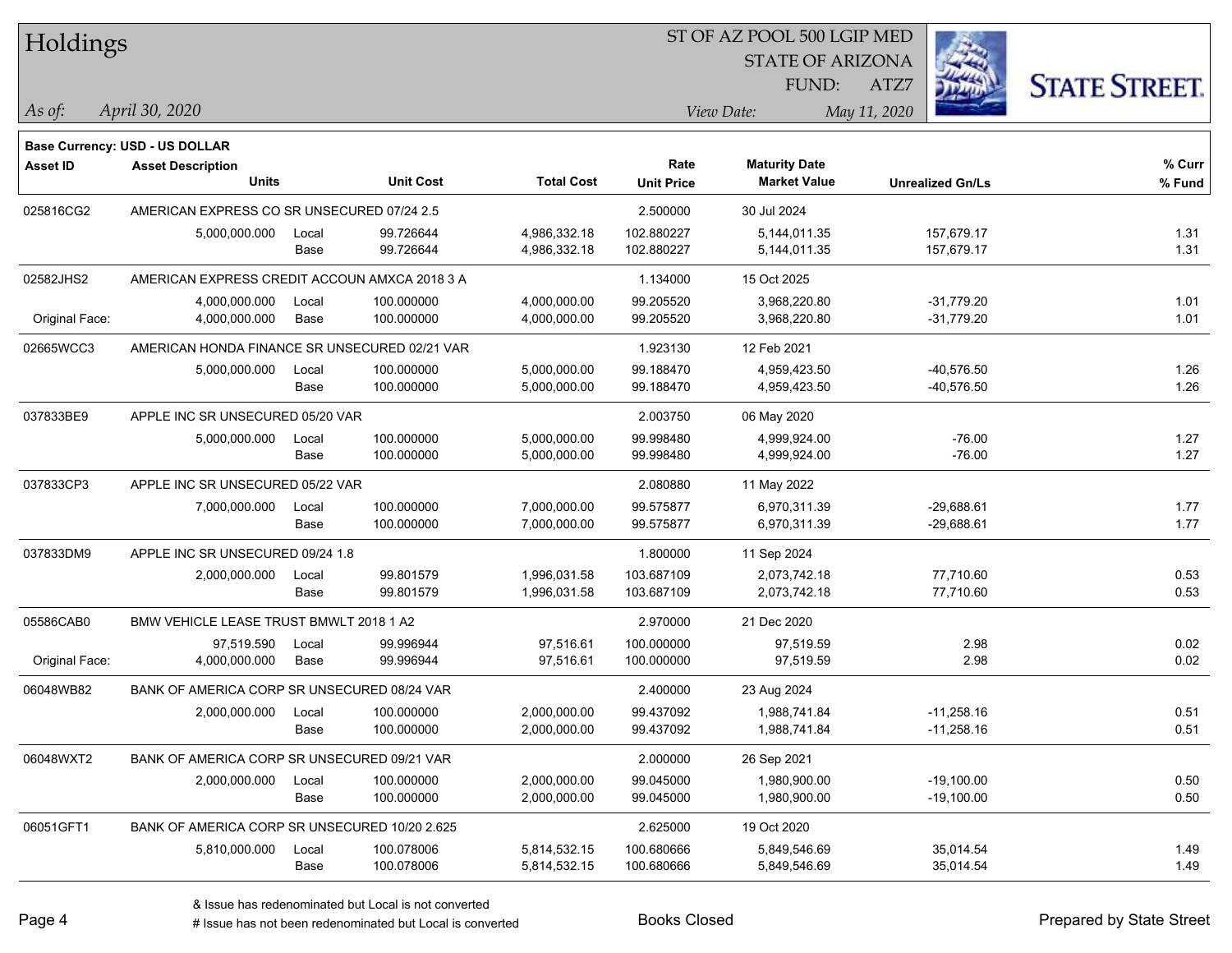| Holdings        |                                                |       |                  |                   | ST OF AZ POOL 500 LGIP MED |                         |                         |                      |  |  |
|-----------------|------------------------------------------------|-------|------------------|-------------------|----------------------------|-------------------------|-------------------------|----------------------|--|--|
|                 |                                                |       |                  |                   |                            | <b>STATE OF ARIZONA</b> |                         |                      |  |  |
|                 |                                                |       |                  |                   |                            | FUND:                   | ATZ7                    | <b>STATE STREET.</b> |  |  |
| As of:          | April 30, 2020                                 |       |                  |                   |                            | View Date:              | May 11, 2020            |                      |  |  |
|                 |                                                |       |                  |                   |                            |                         |                         |                      |  |  |
|                 | <b>Base Currency: USD - US DOLLAR</b>          |       |                  |                   | Rate                       | <b>Maturity Date</b>    |                         | % Curr               |  |  |
| <b>Asset ID</b> | <b>Asset Description</b><br><b>Units</b>       |       | <b>Unit Cost</b> | <b>Total Cost</b> | <b>Unit Price</b>          | <b>Market Value</b>     | <b>Unrealized Gn/Ls</b> | % Fund               |  |  |
| 06051GHF9       | BANK OF AMERICA CORP SR UNSECURED 03/24 VAR    |       |                  |                   | 3.550000                   | 05 Mar 2024             |                         |                      |  |  |
|                 | 3,564,000.000                                  | Local | 102.930159       | 3,668,430.86      | 105.172384                 | 3,748,343.77            | 79,912.91               | 0.95                 |  |  |
|                 |                                                | Base  | 102.930159       | 3,668,430.86      | 105.172384                 | 3,748,343.77            | 79,912.91               | 0.95                 |  |  |
| 06367TYL8       | BANK OF MONTREAL SR UNSECURED 06/20 2.1        |       |                  |                   | 2.100000                   | 15 Jun 2020             |                         |                      |  |  |
|                 | 3,000,000.000                                  | Local | 99.999630        | 2,999,988.91      | 100.172000                 | 3,005,160.00            | 5,171.09                | 0.76                 |  |  |
|                 |                                                | Base  | 99.999630        | 2,999,988.91      | 100.172000                 | 3,005,160.00            | 5,171.09                | 0.76                 |  |  |
| 06367TYM6       | BANK OF MONTREAL SR UNSECURED 06/20 VAR        |       |                  |                   | 1.180500                   | 15 Jun 2020             |                         |                      |  |  |
|                 | 5,000,000.000                                  | Local | 100.000000       | 5,000,000.00      | 100.005427                 | 5,000,271.35            | 271.35                  | 1.27                 |  |  |
|                 |                                                | Base  | 100.000000       | 5,000,000.00      | 100.005427                 | 5,000,271.35            | 271.35                  | 1.27                 |  |  |
| 06367WWB5       | BANK OF MONTREAL SR UNSECURED 02/25 2.25       |       |                  |                   | 2.250000                   | 19 Feb 2025             |                         |                      |  |  |
|                 | 3,000,000.000                                  | Local | 100.000000       | 3,000,000.00      | 99.974833                  | 2,999,244.99            | $-755.01$               | 0.76                 |  |  |
|                 |                                                | Base  | 100.000000       | 3,000,000.00      | 99.974833                  | 2,999,244.99            | $-755.01$               | 0.76                 |  |  |
| 06405LAB7       | BANK OF NEW YORK MELLON SR UNSECURED 06/21 VAR |       |                  |                   | 1.533750                   | 04 Jun 2021             |                         |                      |  |  |
|                 | 2,000,000.000                                  | Local | 100.000000       | 2,000,000.00      | 99.451959                  | 1,989,039.18            | $-10,960.82$            | 0.51                 |  |  |
|                 |                                                | Base  | 100.000000       | 2,000,000.00      | 99.451959                  | 1,989,039.18            | $-10,960.82$            | 0.51                 |  |  |
| 06406RAL1       | BANK OF NY MELLON CORP SR UNSECURED 10/24 2.1  |       |                  |                   | 2.100000                   | 24 Oct 2024             |                         |                      |  |  |
|                 | 3,000,000.000                                  | Local | 99.843199        | 2,995,295.98      | 102.816127                 | 3,084,483.81            | 89,187.83               | 0.78                 |  |  |
|                 |                                                | Base  | 99.843199        | 2,995,295.98      | 102.816127                 | 3,084,483.81            | 89,187.83               | 0.78                 |  |  |
| 064159SH0       | BANK OF NOVA SCOTIA SR UNSECURED 11/22 2       |       |                  |                   | 2.000000                   | 15 Nov 2022             |                         |                      |  |  |
|                 | 3,000,000.000                                  | Local | 99.974474        | 2,999,234.21      | 101.354334                 | 3,040,630.02            | 41,395.81               | 0.77                 |  |  |
|                 |                                                | Base  | 99.974474        | 2,999,234.21      | 101.354334                 | 3,040,630.02            | 41,395.81               | 0.77                 |  |  |
| 07330NAT2       | TRUIST BANK SR UNSECURED 12/24 2.15            |       |                  |                   | 2.150000                   | 06 Dec 2024             |                         |                      |  |  |
|                 | 5,000,000.000                                  | Local | 99.843914        | 4,992,195.71      | 102.276999                 | 5,113,849.95            | 121,654.24              | 1.30                 |  |  |
|                 |                                                | Base  | 99.843914        | 4,992,195.71      | 102.276999                 | 5,113,849.95            | 121,654.24              | 1.30                 |  |  |
| 126650CT5       | CVS HEALTH CORP SR UNSECURED 06/21 2.125       |       |                  |                   | 2.125000                   | 01 Jun 2021             |                         |                      |  |  |
|                 | 2,000,000.000                                  | Local | 99.943487        | 1,998,869.74      | 100.815000                 | 2,016,300.00            | 17,430.26               | 0.51                 |  |  |
|                 |                                                | Base  | 99.943487        | 1,998,869.74      | 100.815000                 | 2,016,300.00            | 17,430.26               | 0.51                 |  |  |
| 126650DE7       | CVS HEALTH CORP SR UNSECURED 08/24 2.625       |       |                  |                   | 2.625000                   | 15 Aug 2024             |                         |                      |  |  |
|                 | 1,000,000.000                                  | Local | 99.559554        | 995,595.54        | 104.111553                 | 1,041,115.53            | 45,519.99               | 0.26                 |  |  |
|                 |                                                | Base  | 99.559554        | 995,595.54        | 104.111553                 | 1,041,115.53            | 45,519.99               | 0.26                 |  |  |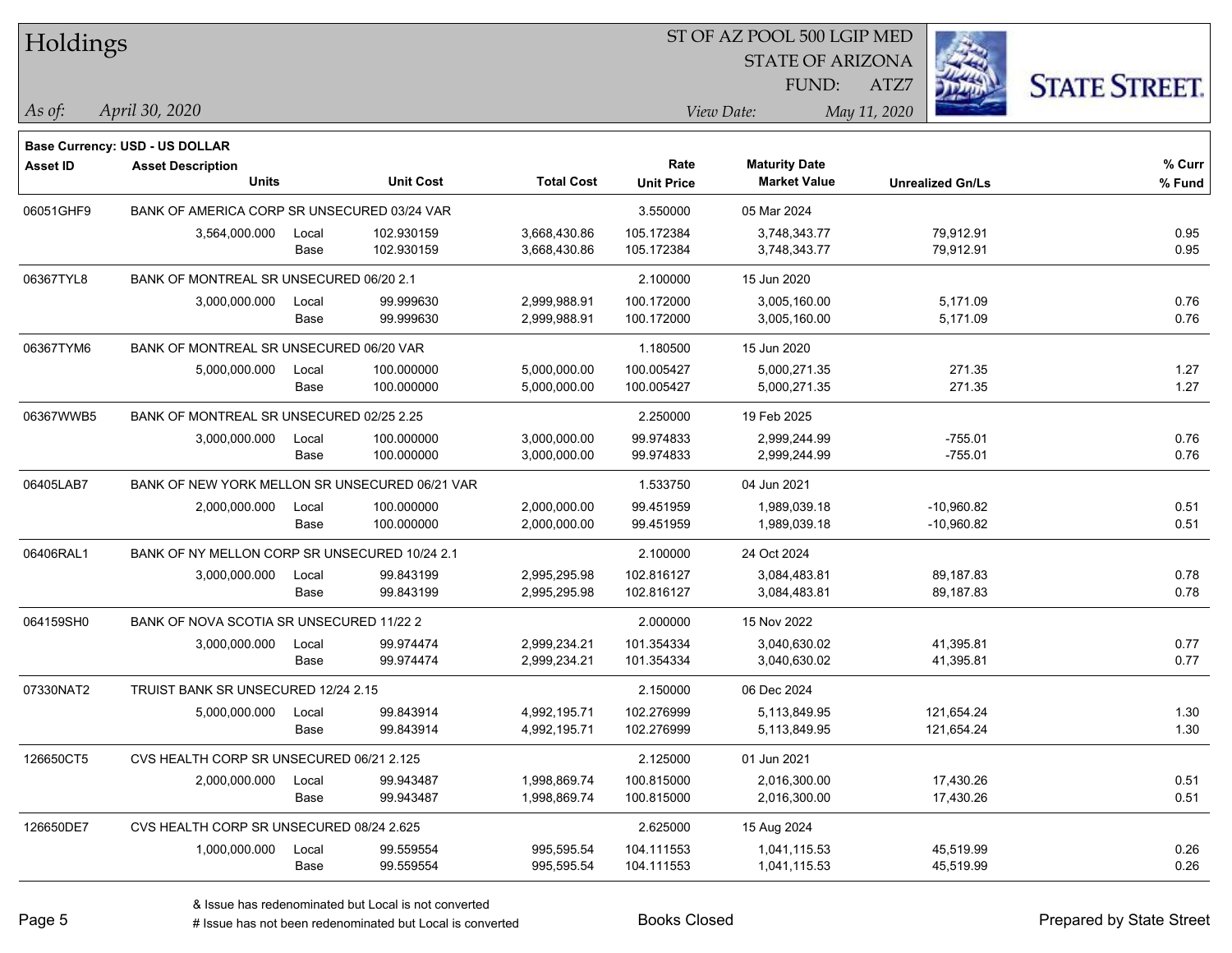| Holdings |
|----------|
|          |

STATE OF ARIZONA

ATZ7



*April 30, 2020 As of: View Date: May 11, 2020*

**Base Currency: USD - US DOLLAR**

FUND:

| <b>Asset ID</b> | <b>Asset Description</b>                          |       |                  | <b>Total Cost</b> | Rate              | <b>Maturity Date</b> |                         | % Curr |
|-----------------|---------------------------------------------------|-------|------------------|-------------------|-------------------|----------------------|-------------------------|--------|
|                 | <b>Units</b>                                      |       | <b>Unit Cost</b> |                   | <b>Unit Price</b> | <b>Market Value</b>  | <b>Unrealized Gn/Ls</b> | % Fund |
| 126802DH7       | CABELA S MASTER CREDIT CARD TR CABMT 2015 2 A1    |       |                  | 2.250000          | 17 Jul 2023       |                      |                         |        |
|                 | 1,000,000.000                                     | Local | 99.984051        | 999,840.51        | 100.287250        | 1,002,872.50         | 3,031.99                | 0.25   |
| Original Face:  | 1,000,000.000                                     | Base  | 99.984051        | 999,840.51        | 100.287250        | 1,002,872.50         | 3,031.99                | 0.25   |
| 126802DJ3       | CABELA S MASTER CREDIT CARD TR CABMT 2015 2 A2    |       |                  |                   | 1.484000          | 17 Jul 2023          |                         |        |
|                 | 2,000,000.000                                     | Local | 100.000000       | 2,000,000.00      | 99.977770         | 1,999,555.40         | $-444.60$               | 0.51   |
| Original Face:  | 2,000,000.000                                     | Base  | 100.000000       | 2,000,000.00      | 99.977770         | 1,999,555.40         | $-444.60$               | 0.51   |
| 136069TZ4       | CANADIAN IMPERIAL BANK SR UNSECURED 06/22 VAR     |       |                  |                   | 1.460500          | 16 Jun 2022          |                         |        |
|                 | 3,000,000.000                                     | Local | 100.000000       | 3,000,000.00      | 99.499905         | 2,984,997.15         | $-15,002.85$            | 0.76   |
|                 |                                                   | Base  | 100.000000       | 3,000,000.00      | 99.499905         | 2,984,997.15         | $-15,002.85$            | 0.76   |
| 14315EAB6       | CARMAX AUTO OWNER TRUST CARMX 2018 4 A2A          |       |                  | 3.110000          | 15 Feb 2022       |                      |                         |        |
|                 | 903,685.500                                       | Local | 99.999509        | 903,681.06        | 100.361790        | 906,954.94           | 3,273.88                | 0.23   |
| Original Face:  | 3,000,000.000                                     | Base  | 99.999509        | 903,681.06        | 100.361790        | 906,954.94           | 3,273.88                | 0.23   |
| 172967KK6       | CITIGROUP INC SR UNSECURED 03/21 2.7              |       |                  |                   | 2.700000          | 30 Mar 2021          |                         |        |
|                 | 2,370,000.000                                     | Local | 100.095864       | 2,372,271.97      | 101.368386        | 2,402,430.75         | 30,158.78               | 0.61   |
|                 |                                                   | Base  | 100.095864       | 2,372,271.97      | 101.368386        | 2,402,430.75         | 30,158.78               | 0.61   |
| 17327TSA5       | CITIGROUP GLOBAL MARKETS SR UNSECURED 07/24 VAR   |       |                  |                   | 2.500000          | 31 Jul 2024          |                         |        |
|                 | 2,000,000.000                                     | Local | 100.000000       | 2,000,000.00      | 100.264620        | 2,005,292.40         | 5,292.40                | 0.51   |
|                 |                                                   | Base  | 100.000000       | 2,000,000.00      | 100.264620        | 2,005,292.40         | 5,292.40                | 0.51   |
| 17328VAD2       | CITIGROUP GLOBAL MARKETS COMPANY GUAR 03/25 2     |       |                  |                   | 2.000000          | 31 Mar 2025          |                         |        |
|                 | 2,155,000.000                                     | Local | 100.000000       | 2,155,000.00      | 100.591870        | 2,167,754.80         | 12,754.80               | 0.55   |
|                 |                                                   | Base  | 100.000000       | 2,155,000.00      | 100.591870        | 2,167,754.80         | 12,754.80               | 0.55   |
| 254687FK7       | WALT DISNEY COMPANY/THE COMPANY GUAR 08/24 1.75   |       |                  |                   | 1.750000          | 30 Aug 2024          |                         |        |
|                 | 5,000,000.000                                     | Local | 99.646278        | 4,982,313.92      | 101.374477        | 5,068,723.85         | 86,409.93               | 1.29   |
|                 |                                                   | Base  | 99.646278        | 4,982,313.92      | 101.374477        | 5,068,723.85         | 86,409.93               | 1.29   |
| 278642AR4       | EBAY INC SR UNSECURED 06/20 2.15                  |       |                  |                   | 2.150000          | 05 Jun 2020          |                         |        |
|                 | 2,000,000.000                                     | Local | 99.996771        | 1,999,935.42      | 100.043163        | 2,000,863.26         | 927.84                  | 0.51   |
|                 |                                                   | Base  | 99.996771        | 1,999,935.42      | 100.043163        | 2,000,863.26         | 927.84                  | 0.51   |
| 29372JAB3       | ENTERPRISE FLEET FINANCING LLC EFF 2017 2 A2 144A |       |                  |                   | 1.970000          | 20 Jan 2023          |                         |        |
|                 | 123,051.550                                       | Local | 100.123013       | 123,202.92        | 100.024650        | 123,081.88           | $-121.04$               | 0.03   |
| Original Face:  | 3,000,000.000                                     | Base  | 100.123013       | 123,202.92        | 100.024650        | 123,081.88           | $-121.04$               | 0.03   |

A ISSUE ISSUE ISSUE ISSUE ISSUE ISSUE ISSUE ISSUE ISSUE ISSUE ISSUE ISSUE ISSUE ISSUE ISSUE ISSUE ISSUE ISSUE I<br>
# Issue has not been redenominated but Local is converted **BOOKS** Closed **Prepared by State Street**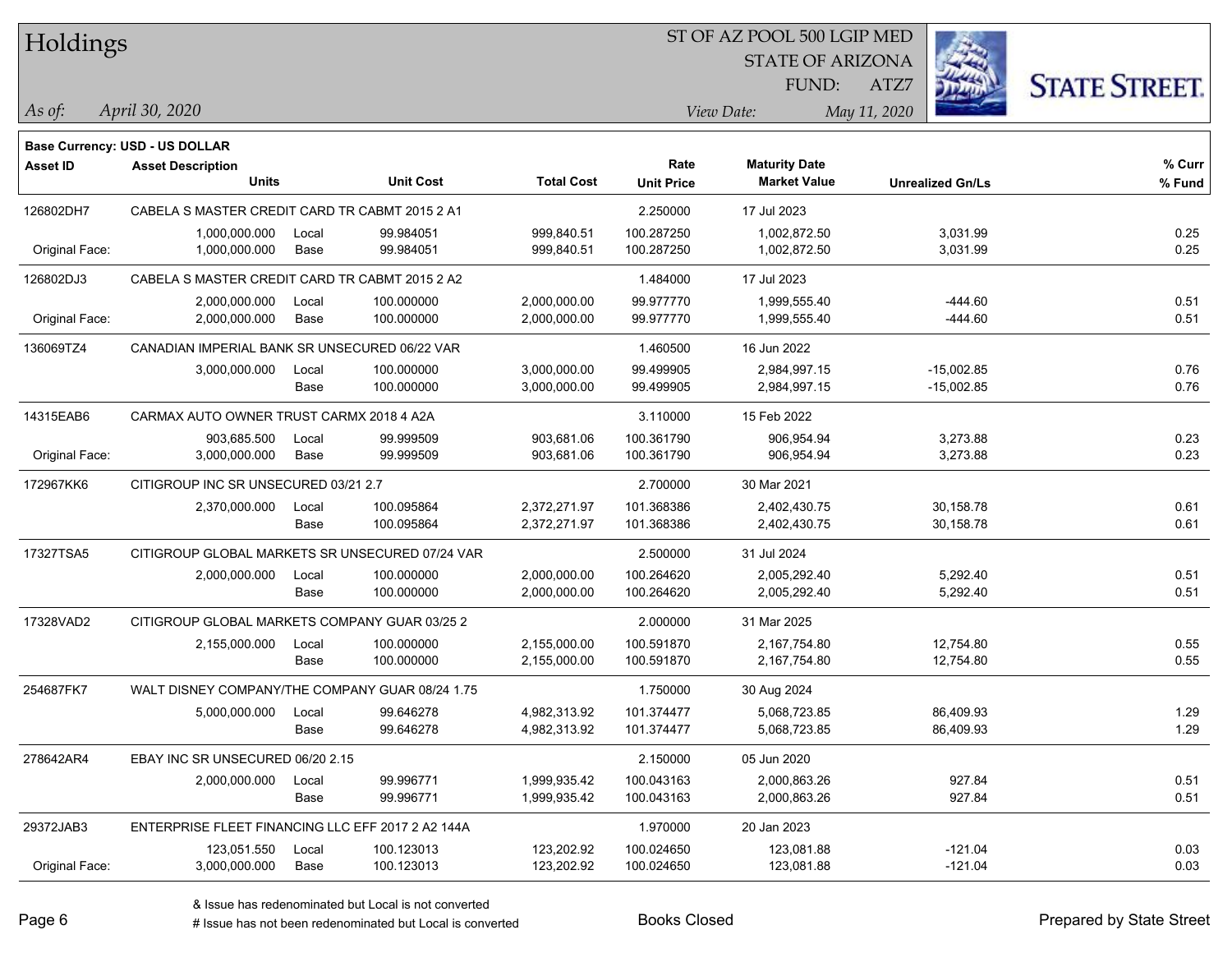Holdings

#### ST OF AZ POOL 500 LGIP MED

STATE OF ARIZONA FUND:



*April 30, 2020 As of: View Date: May 11, 2020*

ATZ7

|                 | Base Currency: USD - US DOLLAR                     |       |                  |                   |                   |                      |                         |        |
|-----------------|----------------------------------------------------|-------|------------------|-------------------|-------------------|----------------------|-------------------------|--------|
| <b>Asset ID</b> | <b>Asset Description</b>                           |       |                  |                   | Rate              | <b>Maturity Date</b> |                         | % Curr |
|                 | <b>Units</b>                                       |       | <b>Unit Cost</b> | <b>Total Cost</b> | <b>Unit Price</b> | <b>Market Value</b>  | <b>Unrealized Gn/Ls</b> | % Fund |
| 30231GBC5       | EXXON MOBIL CORPORATION SR UNSECURED 08/24 2.019   |       |                  |                   | 2.019000          | 16 Aug 2024          |                         |        |
|                 | 5,000,000.000                                      | Local | 100.000000       | 5,000,000.00      | 102.678702        | 5,133,935.10         | 133,935.10              | 1.30   |
|                 |                                                    | Base  | 100.000000       | 5,000,000.00      | 102.678702        | 5,133,935.10         | 133,935.10              | 1.30   |
| 30303KAA4       | FRESB MULTIFAMILY MORTGAGE PAS FRESB 2017 SB35 A5F |       |                  | 2.250000          | 25 Jun 2022       |                      |                         |        |
|                 | 2,608,216.070                                      | Local | 100.000000       | 2,608,216.07      | 102.844360        | 2,682,403.12         | 74,187.05               | 0.68   |
| Original Face:  | 5,126,000.000                                      | Base  | 100.000000       | 2,608,216.07      | 102.844360        | 2,682,403.12         | 74,187.05               | 0.68   |
| 3128M8RU0       | FED HM LN PC POOL G06499 FG 03/41 FIXED 4          |       |                  |                   | 4.000000          | 01 Mar 2041          |                         |        |
|                 | 606,802.930                                        | Local | 103.305637       | 626,861.63        | 110.948706        | 673,240.00           | 46,378.37               | 0.17   |
| Original Face:  | 2,090,000.000                                      | Base  | 103.305637       | 626,861.63        | 110.948706        | 673,240.00           | 46,378.37               | 0.17   |
| 3128MMHX4       | FED HM LN PC POOL G18245 FG 03/23 FIXED 4.5        |       |                  | 4.500000          | 01 Mar 2023       |                      |                         |        |
|                 | 1,788.090                                          | Local | 100.629163       | 1,799.34          | 106.374254        | 1,902.07             | 102.73                  | 0.00   |
| Original Face:  | 250,000.000                                        | Base  | 100.629163       | 1,799.34          | 106.374254        | 1,902.07             | 102.73                  | 0.00   |
| 3128MMK36       | FED HM LN PC POOL G18313 FG 06/24 FIXED 4.5        |       |                  |                   | 4.500000          | 01 Jun 2024          |                         |        |
|                 | 25,826.910                                         | Local | 100.077400       | 25,846.90         | 106.887296        | 27,605.69            | 1,758.79                | 0.01   |
| Original Face:  | 1,000,000.000                                      | Base  | 100.077400       | 25,846.90         | 106.887296        | 27,605.69            | 1,758.79                | 0.01   |
| 3128MMKJ1       | FED HM LN PC POOL G18296 FG 02/24 FIXED 4.5        |       |                  |                   | 4.500000          | 01 Feb 2024          |                         |        |
|                 | 29,424.540                                         | Local | 100.449897       | 29,556.92         | 106.889055        | 31,451.61            | 1,894.69                | 0.01   |
| Original Face:  | 2,206,300.000                                      | Base  | 100.449897       | 29,556.92         | 106.889055        | 31,451.61            | 1,894.69                | 0.01   |
| 3128MMN33       | FED HM LN PC POOL G18409 FG 11/26 FIXED 3          |       |                  |                   | 3.000000          | 01 Nov 2026          |                         |        |
|                 | 553,749.550                                        | Local | 101.169903       | 560,227.88        | 105.662966        | 585,108.20           | 24,880.32               | 0.15   |
| Original Face:  | 5,000,000.000                                      | Base  | 101.169903       | 560,227.88        | 105.662966        | 585,108.20           | 24,880.32               | 0.15   |
| 3128MMQT3       | FED HM LN PC POOL G18465 FG 05/28 FIXED 2.5        |       |                  |                   | 2.500000          | 01 May 2028          |                         |        |
|                 | 1,550,668.900                                      | Local | 101.756655       | 1,577,908.80      | 104.703701        | 1,623,607.73         | 45,698.93               | 0.41   |
| Original Face:  | 5,000,000.000                                      | Base  | 101.756655       | 1,577,908.80      | 104.703701        | 1,623,607.73         | 45,698.93               | 0.41   |
| 3128PMY87       | FED HM LN PC POOL J09735 FG 06/24 FIXED 4.5        |       |                  |                   | 4.500000          | 01 Jun 2024          |                         |        |
|                 | 23,287.700                                         | Local | 100.786767       | 23,470.92         | 106.474989        | 24,795.58            | 1,324.66                | 0.01   |
| Original Face:  | 1,000,000.000                                      | Base  | 100.786767       | 23,470.92         | 106.474989        | 24,795.58            | 1,324.66                | 0.01   |
| 3128PR3M9       | FED HM LN PC POOL J12604 FG 07/25 FIXED 4          |       |                  |                   | 4.000000          | 01 Jul 2025          |                         |        |
|                 | 274,375.140                                        | Local | 101.018019       | 277,168.33        | 105.725055        | 290,083.27           | 12,914.94               | 0.07   |
| Original Face:  | 6,000,000.000                                      | Base  | 101.018019       | 277,168.33        | 105.725055        | 290,083.27           | 12,914.94               | 0.07   |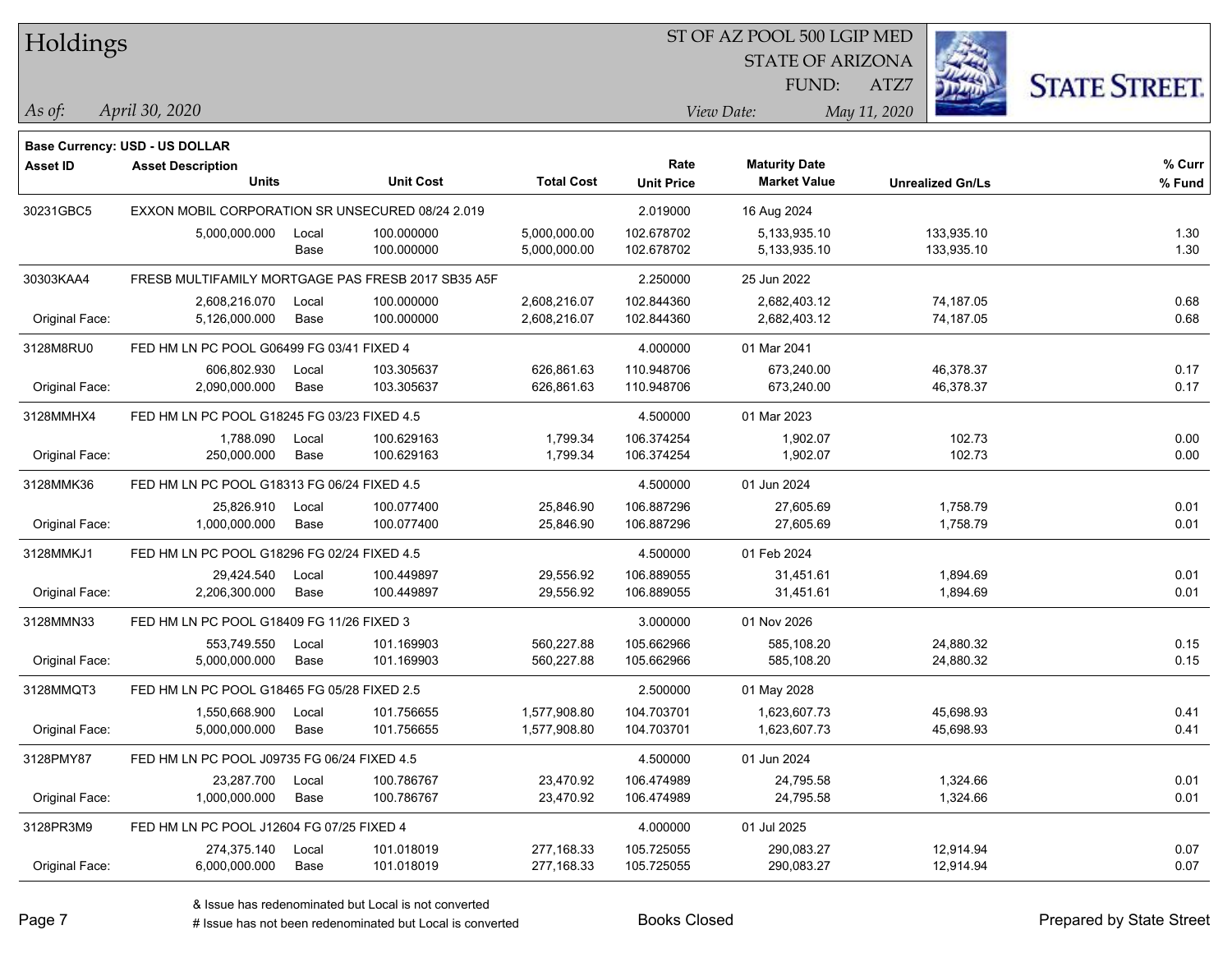| Holdings |  |
|----------|--|
|----------|--|

STATE OF ARIZONA

ATZ7



*April 30, 2020 As of: View Date: May 11, 2020*

FUND:

|                 | <b>Base Currency: USD - US DOLLAR</b>       |       |                  |                   |                   |                      |                         |        |
|-----------------|---------------------------------------------|-------|------------------|-------------------|-------------------|----------------------|-------------------------|--------|
| <b>Asset ID</b> | <b>Asset Description</b>                    |       |                  |                   | Rate              | <b>Maturity Date</b> |                         | % Curr |
|                 | <b>Units</b>                                |       | <b>Unit Cost</b> | <b>Total Cost</b> | <b>Unit Price</b> | <b>Market Value</b>  | <b>Unrealized Gn/Ls</b> | % Fund |
| 3128PSKA4       | FED HM LN PC POOL J12989 FG 09/25 FIXED 3.5 |       |                  |                   | 3.500000          | 01 Sep 2025          |                         |        |
|                 | 268,856.700                                 | Local | 101.344471       | 272,471.40        | 105.568227        | 283,827.25           | 11,355.85               | 0.07   |
| Original Face:  | 5,000,000.000                               | Base  | 101.344471       | 272,471.40        | 105.568227        | 283,827.25           | 11,355.85               | 0.07   |
| 31292LFA8       | FED HM LN PC POOL C03761 FG 02/42 FIXED 3.5 |       |                  |                   | 3.500000          | 01 Feb 2042          |                         |        |
|                 | 1,640,432.750                               | Local | 103.655548       | 1,700,399.55      | 107.959040        | 1,770,995.45         | 70,595.90               | 0.45   |
| Original Face:  | 5,000,000.000                               | Base  | 103.655548       | 1,700,399.55      | 107.959040        | 1,770,995.45         | 70,595.90               | 0.45   |
| 312936EV5       | FED HM LN PC POOL A89148 FG 10/39 FIXED 4   |       |                  |                   | 4.000000          | 01 Oct 2039          |                         |        |
|                 | 1,016,042.160                               | Local | 103.539382       | 1,052,003.77      | 109.453315        | 1,112,091.83         | 60,088.06               | 0.28   |
| Original Face:  | 5,700,000.000                               | Base  | 103.539382       | 1,052,003.77      | 109.453315        | 1,112,091.83         | 60,088.06               | 0.28   |
| 312944H79       | FED HM LN PC POOL A95654 FG 12/40 FIXED 4   |       |                  |                   | 4.000000          | 01 Dec 2040          |                         |        |
|                 | 469,406.240                                 | Local | 103.293169       | 484,864.58        | 110.964009        | 520,871.98           | 36,007.40               | 0.13   |
| Original Face:  | 2,000,000.000                               | Base  | 103.293169       | 484,864.58        | 110.964009        | 520,871.98           | 36,007.40               | 0.13   |
| 3130AJA90       | FEDERAL HOME LOAN BANK BONDS 08/24 1.77     |       |                  |                   | 1.770000          | 28 Aug 2024          |                         |        |
|                 | 3,000,000.000                               | Local | 100.168640       | 3,005,059.20      | 100.276693        | 3,008,300.79         | 3,241.59                | 0.76   |
|                 |                                             | Base  | 100.168640       | 3,005,059.20      | 100.276693        | 3,008,300.79         | 3,241.59                | 0.76   |
| 3133ELRK2       | FEDERAL FARM CREDIT BANK BONDS 03/24 1.5    |       |                  |                   | 1.500000          | 05 Mar 2024          |                         |        |
|                 | 5,000,000.000                               | Local | 100.000000       | 5,000,000.00      | 100.037191        | 5,001,859.55         | 1,859.55                | 1.27   |
|                 |                                             | Base  | 100.000000       | 5,000,000.00      | 100.037191        | 5,001,859.55         | 1,859.55                | 1.27   |
| 3133ELTC8       | FEDERAL FARM CREDIT BANK BONDS 03/25 1.125  |       |                  |                   | 1.125000          | 17 Mar 2025          |                         |        |
|                 | 3,000,000.000                               | Local | 100.021041       | 3,000,631.23      | 100.232997        | 3,006,989.91         | 6,358.68                | 0.76   |
|                 |                                             | Base  | 100.021041       | 3,000,631.23      | 100.232997        | 3,006,989.91         | 6,358.68                | 0.76   |
| 3135G0U92       | <b>FANNIE MAE NOTES 01/22 2.625</b>         |       |                  |                   | 2.625000          | 11 Jan 2022          |                         |        |
|                 | 2,000,000.000                               | Local | 99.959270        | 1,999,185.40      | 103.984096        | 2,079,681.92         | 80,496.52               | 0.53   |
|                 |                                             | Base  | 99.959270        | 1,999,185.40      | 103.984096        | 2,079,681.92         | 80,496.52               | 0.53   |
| 3136ALSW2       | FANNIE MAE FNR 2014 68 MA                   |       |                  |                   | 3.000000          | 25 Nov 2040          |                         |        |
|                 | 1,899,781.300                               | Local | 101.915634       | 1,936,174.16      | 102.926640        | 1,955,381.06         | 19,206.90               | 0.50   |
| Original Face:  | 5,300,000.000                               | Base  | 101.915634       | 1,936,174.16      | 102.926640        | 1,955,381.06         | 19,206.90               | 0.50   |
| 3136B7L41       | FANNIE MAE FNR 2019 77 LV                   |       |                  |                   | 3.000000          | 25 May 2031          |                         |        |
|                 | 2,925,243.900                               | Local | 102.921909       | 3,010,716.87      | 107.048690        | 3,131,435.27         | 120,718.40              | 0.80   |
| Original Face:  | 3,000,000.000                               | Base  | 102.921909       | 3,010,716.87      | 107.048690        | 3,131,435.27         | 120,718.40              | 0.80   |

A ISSUE ISSUE ISSUE ISSUE ISSUE ISSUE ISSUE ISSUE ISSUE ISSUE ISSUE ISSUE ISSUE ISSUE ISSUE ISSUE ISSUE ISSUE I<br>
# Issue has not been redenominated but Local is converted **BOOKS** Closed **Prepared by State Street**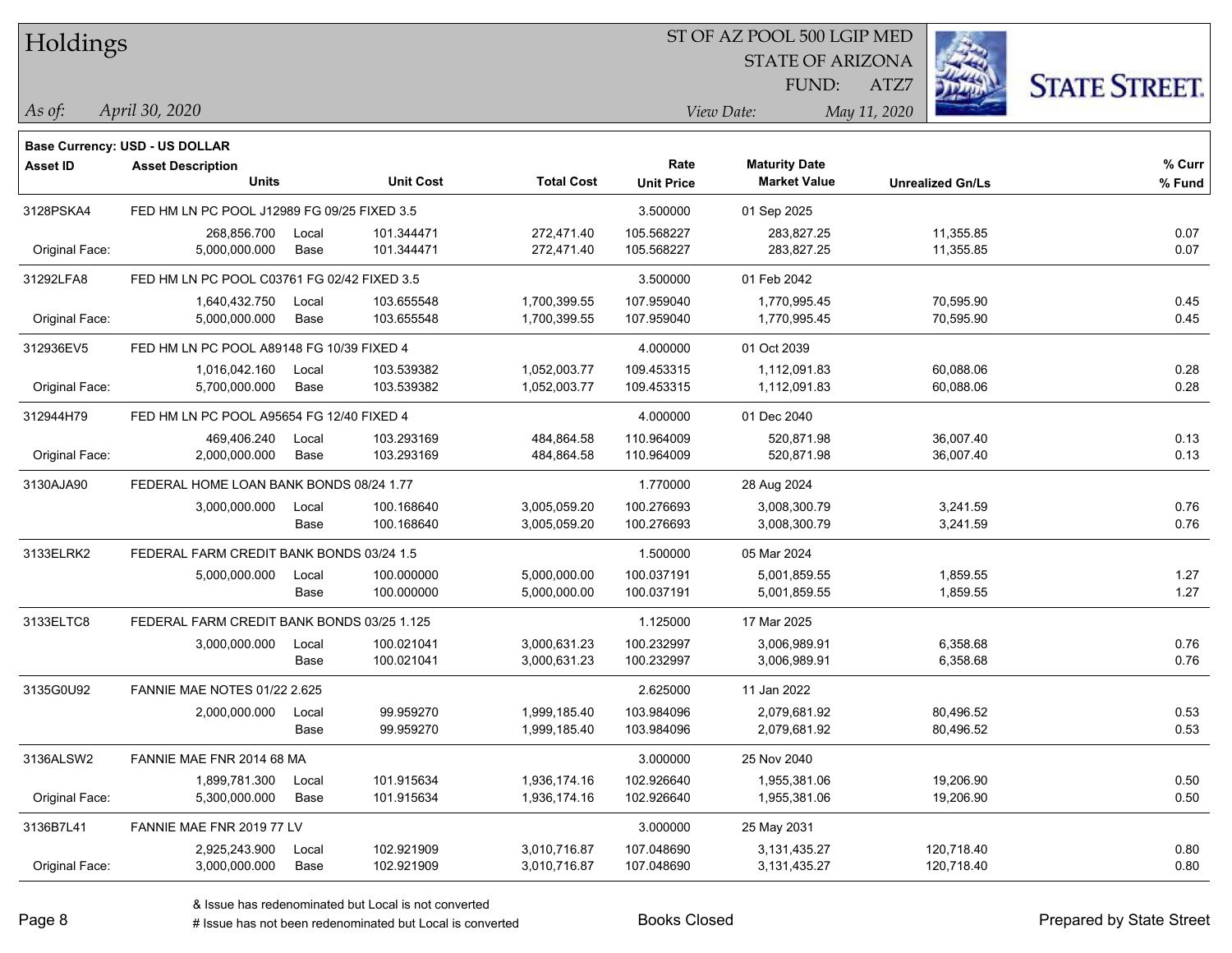| Holdings        |                                       |       |                         |                   | ST OF AZ POOL 500 LGIP MED |                         |                         |                      |  |  |
|-----------------|---------------------------------------|-------|-------------------------|-------------------|----------------------------|-------------------------|-------------------------|----------------------|--|--|
|                 |                                       |       |                         |                   |                            | <b>STATE OF ARIZONA</b> |                         |                      |  |  |
|                 |                                       |       |                         |                   |                            | FUND:                   | ATZ7                    | <b>STATE STREET.</b> |  |  |
| $\vert$ As of:  | April 30, 2020                        |       |                         |                   |                            | View Date:              | May 11, 2020            |                      |  |  |
|                 | <b>Base Currency: USD - US DOLLAR</b> |       |                         |                   |                            |                         |                         |                      |  |  |
| <b>Asset ID</b> | <b>Asset Description</b>              |       |                         |                   | Rate                       | <b>Maturity Date</b>    |                         | % Curr               |  |  |
|                 | <b>Units</b>                          |       | <b>Unit Cost</b>        | <b>Total Cost</b> | <b>Unit Price</b>          | <b>Market Value</b>     | <b>Unrealized Gn/Ls</b> | % Fund               |  |  |
| 3137BDYM2       | FREDDIE MAC FHR 4387 E                |       |                         |                   | 2.000000                   | 15 Nov 2028             |                         |                      |  |  |
|                 | 2,696,214.090                         | Local | 99.805598               | 2,690,972.60      | 102.436220                 | 2,761,899.80            | 70,927.20               | 0.70                 |  |  |
| Original Face:  | 8,190,000.000                         | Base  | 99.805598               | 2,690,972.60      | 102.436220                 | 2,761,899.80            | 70,927.20               | 0.70                 |  |  |
| 3137BG5C9       | FREDDIE MAC FHR 4425 VL               |       |                         |                   | 4.000000                   | 15 Mar 2026             |                         |                      |  |  |
|                 | 708,651.410                           | Local | 104.707213              | 742,009.14        | 105.352760                 | 746,583.82              | 4,574.68                | 0.19                 |  |  |
| Original Face:  | 1,212,000.000                         | Base  | 104.707213              | 742,009.14        | 105.352760                 | 746,583.82              | 4,574.68                | 0.19                 |  |  |
| 3137EAEC9       | FREDDIE MAC NOTES 08/21 1.125         |       |                         |                   | 1.125000                   | 12 Aug 2021             |                         |                      |  |  |
|                 | 2,000,000.000                         | Local | 99.869801               | 1,997,396.01      | 101.119482                 | 2,022,389.64            | 24,993.63               | 0.51                 |  |  |
|                 |                                       | Base  | 99.869801               | 1,997,396.01      | 101.119482                 | 2,022,389.64            | 24,993.63               | 0.51                 |  |  |
| 3138L9ZC9       | FNMA POOL AM8838 FN 09/21 FIXED 2.48  |       |                         |                   | 2.480000                   | 01 Sep 2021             |                         |                      |  |  |
|                 | 0.010                                 |       | Local -5,644,800.000000 | $-564.48$         | 100.000000                 | 0.01                    | 564.49                  | 0.00                 |  |  |
| Original Face:  | 2,000,000.000                         |       | Base -5,644,800.000000  | $-564.48$         | 100.000000                 | 0.01                    | 564.49                  | 0.00                 |  |  |
| 3138MFUC9       | FNMA POOL AQ0578 FN 11/27 FIXED 2.5   |       |                         |                   | 2.500000                   | 01 Nov 2027             |                         |                      |  |  |
|                 | 405,889.170                           | Local | 101.143923              | 410,532.23        | 105.206180                 | 427,020.49              | 16,488.26               | 0.11                 |  |  |
| Original Face:  | 1,500,000.000                         | Base  | 101.143923              | 410,532.23        | 105.206180                 | 427,020.49              | 16,488.26               | 0.11                 |  |  |
| 31403DHB8       | FNMA POOL 745526 FN 05/21 FIXED VAR   |       |                         |                   | 6.000000                   | 01 May 2021             |                         |                      |  |  |
|                 | 8,205.850                             | Local | 100.164151              | 8,219.32          | 101.600984                 | 8,337.22                | 117.90                  | 0.00                 |  |  |
| Original Face:  | 2,500,000.000                         | Base  | 100.164151              | 8,219.32          | 101.600984                 | 8,337.22                | 117.90                  | 0.00                 |  |  |
| 31412QBF5       | FNMA POOL 931638 FN 07/39 FIXED 4.5   |       |                         |                   | 4.500000                   | 01 Jul 2039             |                         |                      |  |  |
|                 | 55,952.590                            | Local | 101.440630              | 56,758.66         | 111.010483                 | 62,113.24               | 5,354.58                | 0.02                 |  |  |
| Original Face:  | 983,845.000                           | Base  | 101.440630              | 56,758.66         | 111.010483                 | 62,113.24               | 5,354.58                | 0.02                 |  |  |
| 31413MFY8       | FNMA POOL 949383 FN 08/22 FIXED 6     |       |                         |                   | 6.000000                   | 01 Aug 2022             |                         |                      |  |  |
|                 | 21,304.760                            | Local | 100.314625              | 21,371.79         | 103.471768                 | 22,044.41               | 672.62                  | 0.01                 |  |  |
| Original Face:  | 1,800,000.000                         | Base  | 100.314625              | 21,371.79         | 103.471768                 | 22,044.41               | 672.62                  | 0.01                 |  |  |
| 31416B6K9       | FNMA POOL 995574 FN 11/21 FIXED VAR   |       |                         |                   | 4.500000                   | 01 Nov 2021             |                         |                      |  |  |
|                 | 5,488.140                             | Local | 100.685296              | 5,525.75          | 105.468838                 | 5,788.28                | 262.53                  | 0.00                 |  |  |
| Original Face:  | 3,350,000.000                         | Base  | 100.685296              | 5,525.75          | 105.468838                 | 5,788.28                | 262.53                  | 0.00                 |  |  |
| 31416XE97       | FNMA POOL AB1959 FN 12/40 FIXED 4     |       |                         |                   | 4.000000                   | 01 Dec 2040             |                         |                      |  |  |
|                 | 1,223,925.870                         | Local | 103.634871              | 1,268,414.00      | 109.308931                 | 1,337,860.28            | 69,446.28               | 0.34                 |  |  |
| Original Face:  | 5,200,000.000                         | Base  | 103.634871              | 1,268,414.00      | 109.308931                 | 1,337,860.28            | 69,446.28               | 0.34                 |  |  |

denote the redenominated but Local is converted Books Closed Prepared by State Street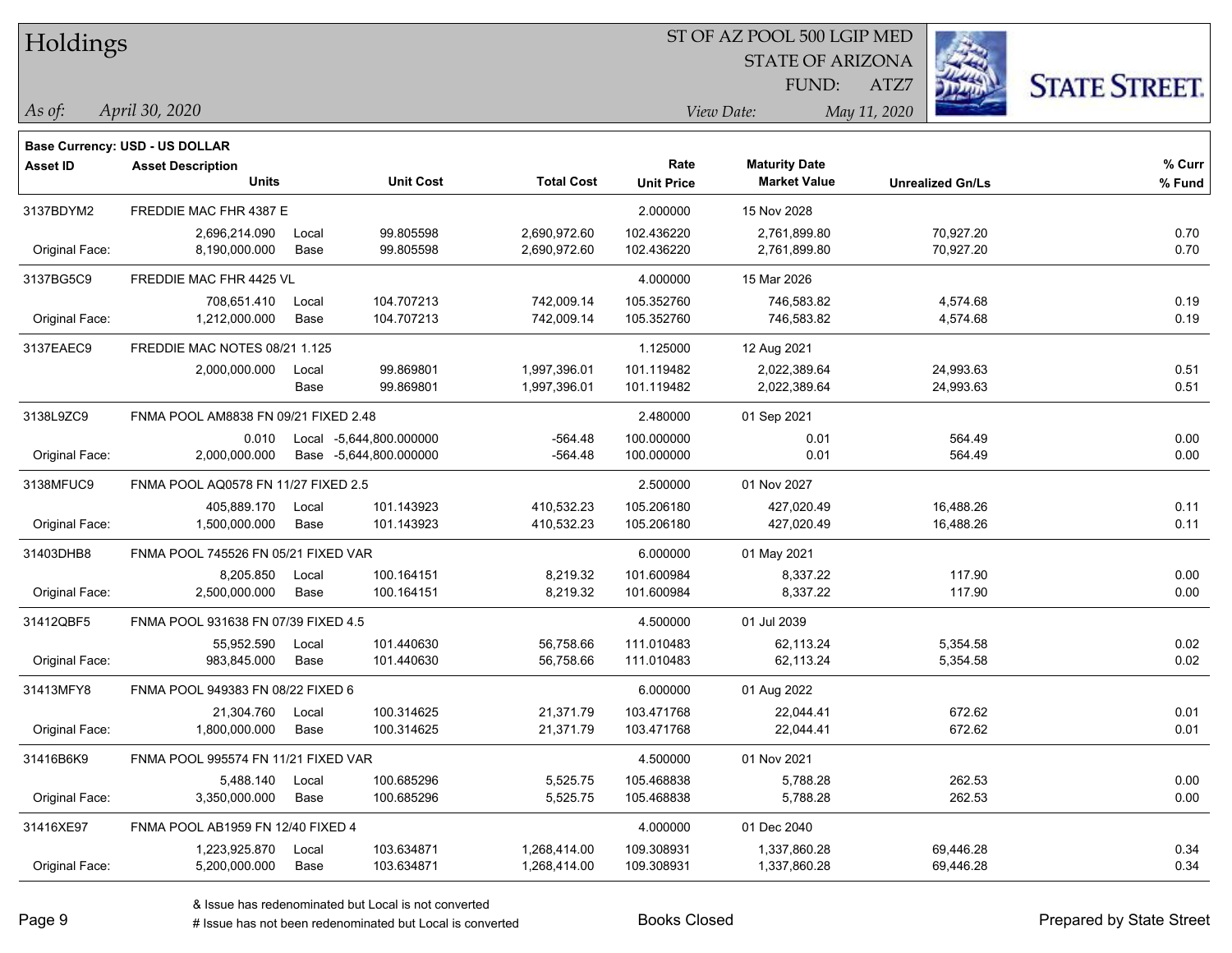| Holdings |
|----------|
|          |

STATE OF ARIZONA FUND:



*April 30, 2020 As of: View Date: May 11, 2020*

**Base Currency: USD - US DOLLAR**

ATZ7

| Asset ID       | <b>Asset Description</b>            |       |                  |                   | Rate              | <b>Maturity Date</b> |                         | % Curr |
|----------------|-------------------------------------|-------|------------------|-------------------|-------------------|----------------------|-------------------------|--------|
|                | Units                               |       | <b>Unit Cost</b> | <b>Total Cost</b> | <b>Unit Price</b> | <b>Market Value</b>  | <b>Unrealized Gn/Ls</b> | % Fund |
| 31417AU98      | FNMA POOL AB4207 FN 01/27 FIXED 2.5 |       |                  |                   | 2.500000          | 01 Jan 2027          |                         |        |
|                | 493,611.910                         | Local | 101.272903       | 499,895.11        | 105.409674        | 520,314.71           | 20,419.60               | 0.13   |
| Original Face: | 2,680,283.000                       | Base  | 101.272903       | 499,895.11        | 105.409674        | 520,314.71           | 20,419.60               | 0.13   |
| 31417CUR4      | FNMA POOL AB5991 FN 08/27 FIXED 2.5 |       |                  |                   | 2.500000          | 01 Aug 2027          |                         |        |
|                | 3,706,458.300                       | Local | 101.915089       | 3,777,440.27      | 104.680570        | 3,879,941.68         | 102,501.41              | 0.99   |
| Original Face: | 15,000,000.000                      | Base  | 101.915089       | 3,777,440.27      | 104.680570        | 3,879,941.68         | 102,501.41              | 0.99   |
| 31417GSE7      | FNMA POOL AB9516 FN 05/28 FIXED 2.5 |       |                  |                   | 2.500000          | 01 May 2028          |                         |        |
|                | 1,411,545.200                       | Local | 101.069798       | 1,426,645.88      | 104.675506        | 1,477,542.08         | 50,896.20               | 0.38   |
| Original Face: | 4,200,000.000                       | Base  | 101.069798       | 1,426,645.88      | 104.675506        | 1,477,542.08         | 50,896.20               | 0.38   |
| 31417SXR6      | FNMA POOL AC6087 FN 11/24 FIXED 5   |       |                  |                   | 5.000000          | 01 Nov 2024          |                         |        |
|                | 88,024.910                          | Local | 101.610794       | 89,442.81         | 105.325174        | 92,712.39            | 3,269.58                | 0.02   |
| Original Face: | 1,500,000.000                       | Base  | 101.610794       | 89,442.81         | 105.325174        | 92,712.39            | 3,269.58                | 0.02   |
| 31417VTG8      | FNMA POOL AC8650 FN 01/25 FIXED 4   |       |                  |                   | 4.000000          | 01 Jan 2025          |                         |        |
|                | 126,170.620                         | Local | 100.992719       | 127,423.14        | 105.689177        | 133,348.69           | 5,925.55                | 0.03   |
| Original Face: | 3,200,000.000                       | Base  | 100.992719       | 127,423.14        | 105.689177        | 133,348.69           | 5,925.55                | 0.03   |
| 31418ACU0      | FNMA POOL MA0982 FN 02/27 FIXED 3.5 |       |                  |                   | 3.500000          | 01 Feb 2027          |                         |        |
|                | 125,130.190                         | Local | 102.478283       | 128,231.27        | 105.703622        | 132,267.14           | 4,035.87                | 0.03   |
| Original Face: | 765,534.000                         | Base  | 102.478283       | 128,231.27        | 105.703622        | 132,267.14           | 4,035.87                | 0.03   |
| 31418AHW1      | FNMA POOL MA1144 FN 08/27 FIXED 2.5 |       |                  |                   | 2.500000          | 01 Aug 2027          |                         |        |
|                | 1,073,046.300                       | Local | 101.911590       | 1,093,558.55      | 104.679691        | 1,123,261.55         | 29,703.00               | 0.29   |
| Original Face: | 5,157,070.000                       | Base  | 101.911590       | 1,093,558.55      | 104.679691        | 1,123,261.55         | 29,703.00               | 0.29   |
| 31418RFS5      | FNMA POOL AD3776 FN 03/25 FIXED 4.5 |       |                  |                   | 4.500000          | 01 Mar 2025          |                         |        |
|                | 144,689.850                         | Local | 101.182253       | 146,400.45        | 106.995823        | 154,812.10           | 8,411.65                | 0.04   |
| Original Face: | 5,000,000.000                       | Base  | 101.182253       | 146,400.45        | 106.995823        | 154,812.10           | 8,411.65                | 0.04   |
| 31419AJM0      | FNMA POOL AE0267 FN 08/25 FIXED VAR |       |                  |                   | 4.000000          | 01 Aug 2025          |                         |        |
|                | 260,991.900                         | Local | 101.659239       | 265,322.38        | 105.730888        | 275,949.05           | 10,626.67               | 0.07   |
| Original Face: | 5,000,000.000                       | Base  | 101.659239       | 265,322.38        | 105.730888        | 275,949.05           | 10,626.67               | 0.07   |
| 31419BBT1      | FNMA POOL AE0949 FN 02/41 FIXED VAR |       |                  |                   | 4.000000          | 01 Feb 2041          |                         |        |
|                | 356,862.420                         | Local | 103.426407       | 369,089.98        | 109.407272        | 390,433.44           | 21,343.46               | 0.10   |
| Original Face: | 2,000,000.000                       | Base  | 103.426407       | 369,089.98        | 109.407272        | 390,433.44           | 21,343.46               | 0.10   |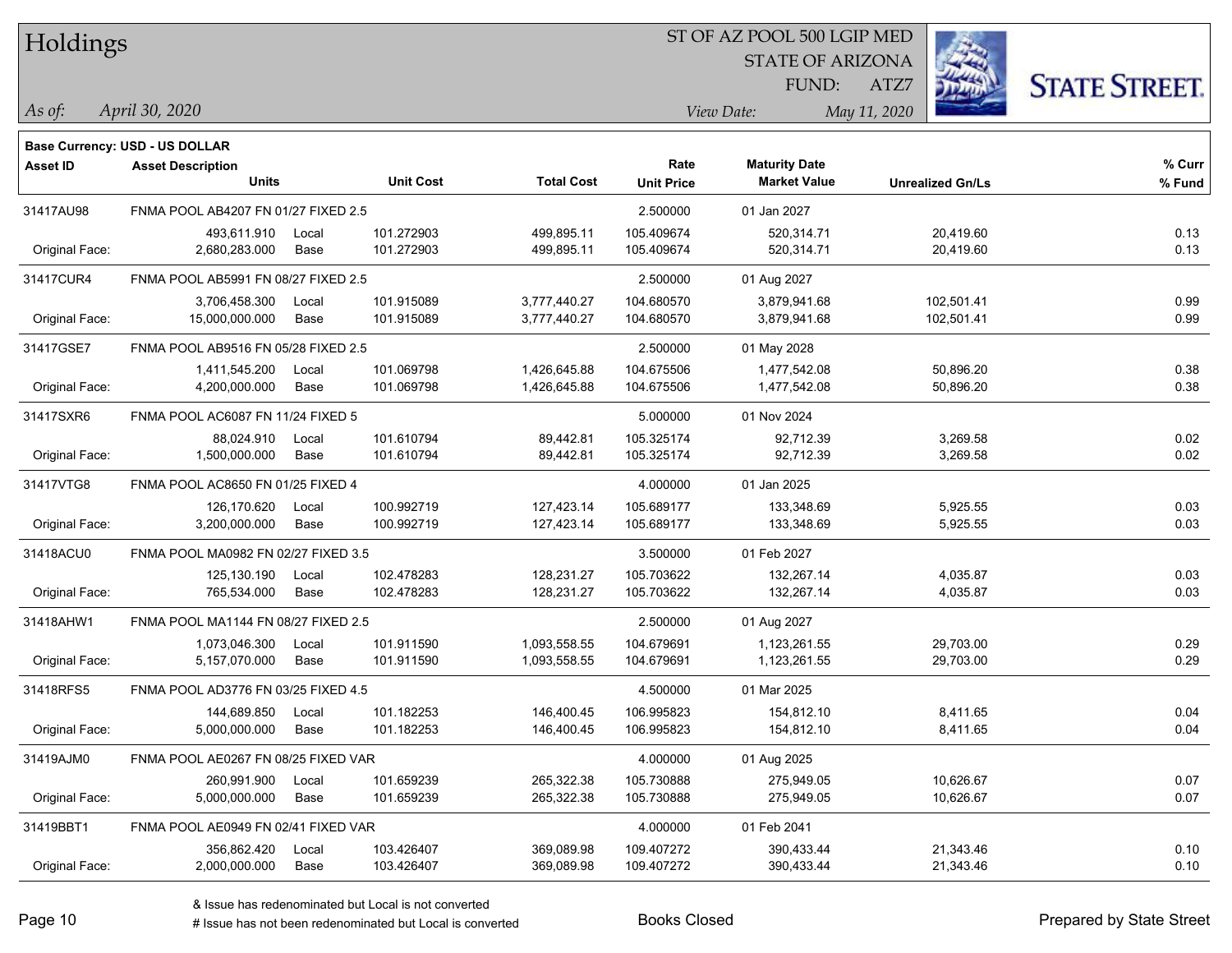| Holdings |  |
|----------|--|
|----------|--|

STATE OF ARIZONA

ATZ7



*April 30, 2020 As of: View Date: May 11, 2020*

**Base Currency: USD - US DOLLAR**

FUND:

| <b>Asset ID</b> | <b>Asset Description</b>                       |       |                  |                   | Rate              | <b>Maturity Date</b> |                         | % Curr |
|-----------------|------------------------------------------------|-------|------------------|-------------------|-------------------|----------------------|-------------------------|--------|
|                 | <b>Units</b>                                   |       | <b>Unit Cost</b> | <b>Total Cost</b> | <b>Unit Price</b> | <b>Market Value</b>  | <b>Unrealized Gn/Ls</b> | % Fund |
| 31419CZL0       | FNMA POOL AE2546 FN 09/40 FIXED 4.5            |       |                  |                   | 4.500000          | 01 Sep 2040          |                         |        |
|                 | 203,152.250                                    | Local | 103.259147       | 209,773.28        | 111.113789        | 225,730.16           | 15,956.88               | 0.06   |
| Original Face:  | 5,000,000.000                                  | Base  | 103.259147       | 209,773.28        | 111.113789        | 225,730.16           | 15,956.88               | 0.06   |
| 31419JM47       | FNMA POOL AE7578 FN 11/40 FIXED 4.5            |       |                  |                   | 4.500000          | 01 Nov 2040          |                         |        |
|                 | 1,996,526.080                                  | Local | 106.452136       | 2,125,344.65      | 109.777429        | 2,191,735.00         | 66,390.35               | 0.56   |
| Original Face:  | 14,750,000.000                                 | Base  | 106.452136       | 2,125,344.65      | 109.777429        | 2,191,735.00         | 66,390.35               | 0.56   |
| 31419KU78       | FNMA POOL AE8705 FN 11/25 FIXED 3              |       |                  |                   | 3.000000          | 01 Nov 2025          |                         |        |
|                 | 177,822.560                                    | Local | 100.945667       | 179,504.17        | 105.583112        | 187,750.59           | 8,246.42                | 0.05   |
| Original Face:  | 2,000,000.000                                  | Base  | 100.945667       | 179,504.17        | 105.583112        | 187,750.59           | 8,246.42                | 0.05   |
| 316773CT5       | FIFTH THIRD BANCORP SR UNSECURED 07/20 2.875   |       |                  |                   | 2.875000          | 27 Jul 2020          |                         |        |
|                 | 4,000,000.000                                  | Local | 100.028171       | 4,001,126.84      | 100.244000        | 4,009,760.00         | 8,633.16                | 1.02   |
|                 |                                                | Base  | 100.028171       | 4,001,126.84      | 100.244000        | 4,009,760.00         | 8,633.16                | 1.02   |
| 38150AD28       | GOLDMAN SACHS GROUP INC SR UNSECURED 07/24 VAR |       |                  |                   | 2.500000          | 31 Jul 2024          |                         |        |
|                 | 5,000,000.000                                  | Local | 100.000000       | 5,000,000.00      | 100.247620        | 5,012,381.00         | 12,381.00               | 1.27   |
|                 |                                                | Base  | 100.000000       | 5,000,000.00      | 100.247620        | 5,012,381.00         | 12,381.00               | 1.27   |
| 38378KBF5       | GOVERNMENT NATIONAL MORTGAGE A GNR 2013 30 A   |       |                  |                   | 1.500000          | 16 May 2042          |                         |        |
|                 | 2,040,921.960                                  | Local | 98.887587        | 2,018,218.48      | 100.014850        | 2,041,225.04         | 23,006.56               | 0.52   |
| Original Face:  | 4,000,000.000                                  | Base  | 98.887587        | 2,018,218.48      | 100.014850        | 2,041,225.04         | 23,006.56               | 0.52   |
| 38378KDJ5       | GOVERNMENT NATIONAL MORTGAGE A GNR 2013 46 AB  |       |                  |                   | 1.723000          | 16 Aug 2042          |                         |        |
|                 | 394,155.930                                    | Local | 99.159056        | 390,841.30        | 100.341140        | 395,500.55           | 4,659.25                | 0.10   |
| Original Face:  | 1,900,000.000                                  | Base  | 99.159056        | 390,841.30        | 100.341140        | 395,500.55           | 4,659.25                | 0.10   |
| 38379KTC2       | GOVERNMENT NATIONAL MORTGAGE A GNR 2015 85 AF  |       |                  |                   | 2.400000          | 16 May 2044          |                         |        |
|                 | 1,770,842.810                                  | Local | 99.572886        | 1,763,279.30      | 101.571050        | 1,798,663.64         | 35,384.34               | 0.46   |
| Original Face:  | 3,050,000.000                                  | Base  | 99.572886        | 1,763,279.30      | 101.571050        | 1,798,663.64         | 35,384.34               | 0.46   |
| 38379U5P7       | GOVERNMENT NATIONAL MORTGAGE A GNR 2017 20 AG  |       |                  |                   | 2.000000          | 16 Aug 2048          |                         |        |
|                 | 2,606,291.610                                  | Local | 99.325164        | 2,588,703.41      | 101.151250        | 2,636,296.54         | 47,593.13               | 0.67   |
| Original Face:  | 3,000,000.000                                  | Base  | 99.325164        | 2,588,703.41      | 101.151250        | 2,636,296.54         | 47,593.13               | 0.67   |
| 38380HX49       | GOVERNMENT NATIONAL MORTGAGE A GNR 2017 165 MD |       |                  |                   | 2.250000          | 20 Nov 2042          |                         |        |
|                 | 2,542,326.250                                  | Local | 99.869460        | 2,539,007.51      | 101.759270        | 2,587,052.63         | 48,045.12               | 0.66   |
| Original Face:  | 5,000,000.000                                  | Base  | 99.869460        | 2,539,007.51      | 101.759270        | 2,587,052.63         | 48,045.12               | 0.66   |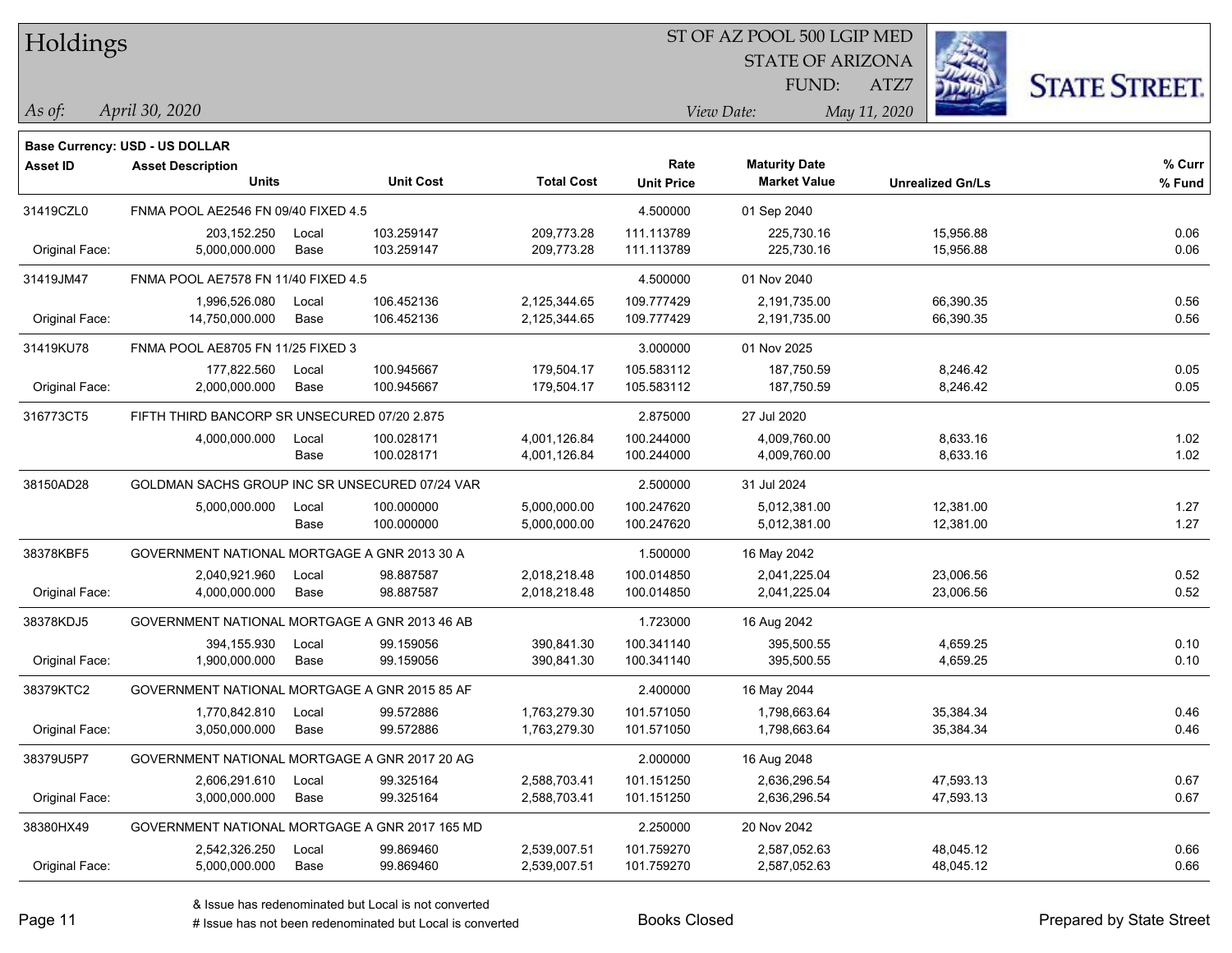| Holdings        |                                                 |       |                  |                   |                           | ST OF AZ POOL 500 LGIP MED                  |                         |                      |
|-----------------|-------------------------------------------------|-------|------------------|-------------------|---------------------------|---------------------------------------------|-------------------------|----------------------|
|                 |                                                 |       |                  |                   |                           | <b>STATE OF ARIZONA</b>                     |                         |                      |
|                 |                                                 |       |                  |                   |                           | <b>FUND:</b>                                | ATZ7                    | <b>STATE STREET.</b> |
| $\vert$ As of:  | April 30, 2020                                  |       |                  |                   |                           | View Date:                                  | May 11, 2020            |                      |
|                 |                                                 |       |                  |                   |                           |                                             |                         |                      |
|                 | <b>Base Currency: USD - US DOLLAR</b>           |       |                  |                   |                           |                                             |                         |                      |
| <b>Asset ID</b> | <b>Asset Description</b><br><b>Units</b>        |       | <b>Unit Cost</b> | <b>Total Cost</b> | Rate<br><b>Unit Price</b> | <b>Maturity Date</b><br><b>Market Value</b> | <b>Unrealized Gn/Ls</b> | % Curr<br>% Fund     |
|                 |                                                 |       |                  |                   |                           |                                             |                         |                      |
| 38380LD26       | GOVERNMENT NATIONAL MORTGAGE A GNR 2019 H15 GA  |       |                  |                   | 2.250000                  | 20 Aug 2069                                 |                         |                      |
|                 | 2,050,354.950                                   | Local | 102.921252       | 2,110,250.98      | 103.576857                | 2,123,693.21                                | 13,442.23               | 0.54                 |
| Original Face:  | 3,000,000.000                                   | Base  | 102.921252       | 2,110,250.98      | 103.576857                | 2,123,693.21                                | 13,442.23               | 0.54                 |
| 38380LN25       | GOVERNMENT NATIONAL MORTGAGE A GNR 2019 H18 KA  |       |                  |                   | 2.200000                  | 20 Nov 2069                                 |                         |                      |
|                 | 851,282.540                                     | Local | 100.418385       | 854,844.18        | 103.042969                | 877,186.80                                  | 22,342.62               | 0.22                 |
| Original Face:  | 1,000,000.000                                   | Base  | 100.418385       | 854,844.18        | 103.042969                | 877,186.80                                  | 22,342.62               | 0.22                 |
| 44932HAC7       | IBM CREDIT LLC SR UNSECURED 09/22 2.2           |       |                  |                   | 2.200000                  | 08 Sep 2022                                 |                         |                      |
|                 | 3,000,000.000                                   | Local | 100.000000       | 3,000,000.00      | 103.041757                | 3,091,252.71                                | 91,252.71               | 0.79                 |
|                 |                                                 | Base  | 100.000000       | 3,000,000.00      | 103.041757                | 3,091,252.71                                | 91,252.71               | 0.79                 |
| 45818WCL8       | INTER AMERICAN DEVEL BK SR UNSECURED 07/23 2.53 |       |                  |                   | 2.530000                  | 06 Jul 2023                                 |                         |                      |
|                 | 2,000,000.000                                   | Local | 100.000000       | 2,000,000.00      | 102.365000                | 2,047,300.00                                | 47,300.00               | 0.52                 |
|                 |                                                 | Base  | 100.000000       | 2,000,000.00      | 102.365000                | 2,047,300.00                                | 47,300.00               | 0.52                 |
| 459058HC0       | INTL BK RECON + DEVELOP SR UNSECURED 08/24 VAR  |       |                  |                   | 1.884280                  | 06 Aug 2024                                 |                         |                      |
|                 | 3,000,000.000                                   | Local | 100.082903       | 3,002,487.08      | 99.914305                 | 2,997,429.15                                | $-5,057.93$             | 0.76                 |
|                 |                                                 | Base  | 100.082903       | 3,002,487.08      | 99.914305                 | 2,997,429.15                                | $-5,057.93$             | 0.76                 |
| 45905U5V2       | INTL BK RECON + DEVELOP SR UNSECURED 01/25 1.7  |       |                  |                   | 1.700000                  | 31 Jan 2025                                 |                         |                      |
|                 | 5,000,000.000                                   | Local | 100.000000       | 5,000,000.00      | 102.461000                | 5,123,050.00                                | 123,050.00              | 1.30                 |
|                 |                                                 | Base  | 100.000000       | 5,000,000.00      | 102.461000                | 5,123,050.00                                | 123,050.00              | 1.30                 |
| 45905U6T6       | INTL BK RECON + DEVELOP SR UNSECURED 07/24 2.2  |       |                  |                   | 2.200000                  | 01 Jul 2024                                 |                         |                      |
|                 | 2,000,000.000                                   | Local | 100.000000       | 2,000,000.00      | 100.281130                | 2,005,622.60                                | 5,622.60                | 0.51                 |
|                 |                                                 | Base  | 100.000000       | 2,000,000.00      | 100.281130                | 2,005,622.60                                | 5,622.60                | 0.51                 |
| 46625HRL6       | JPMORGAN CHASE + CO SR UNSECURED 05/23 2.7      |       |                  |                   | 2.700000                  | 18 May 2023                                 |                         |                      |
|                 | 3,000,000.000                                   | Local | 98.780027        | 2,963,400.80      | 103.514742                | 3,105,442.26                                | 142,041.46              | 0.79                 |
|                 |                                                 | Base  | 98.780027        | 2,963,400.80      | 103.514742                | 3,105,442.26                                | 142,041.46              | 0.79                 |
| 48128GG79       | JPMORGAN CHASE + CO SR UNSECURED 08/24 2.25     |       |                  |                   | 2.250000                  | 30 Aug 2024                                 |                         |                      |
|                 | 5,000,000.000                                   | Local | 100.000000       | 5,000,000.00      | 101.311919                | 5,065,595.95                                | 65,595.95               | 1.29                 |
|                 |                                                 | Base  | 100.000000       | 5,000,000.00      | 101.311919                | 5,065,595.95                                | 65,595.95               | 1.29                 |
| 48128GM49       | JPMORGAN CHASE + CO SR UNSECURED 11/24 VAR      |       |                  |                   | 2.300000                  | 27 Nov 2024                                 |                         |                      |
|                 | 3,000,000.000                                   | Local | 100.000000       | 3,000,000.00      | 99.176402                 | 2,975,292.06                                | $-24,707.94$            | 0.76                 |
|                 |                                                 | Base  | 100.000000       | 3,000,000.00      | 99.176402                 | 2,975,292.06                                | $-24,707.94$            | 0.76                 |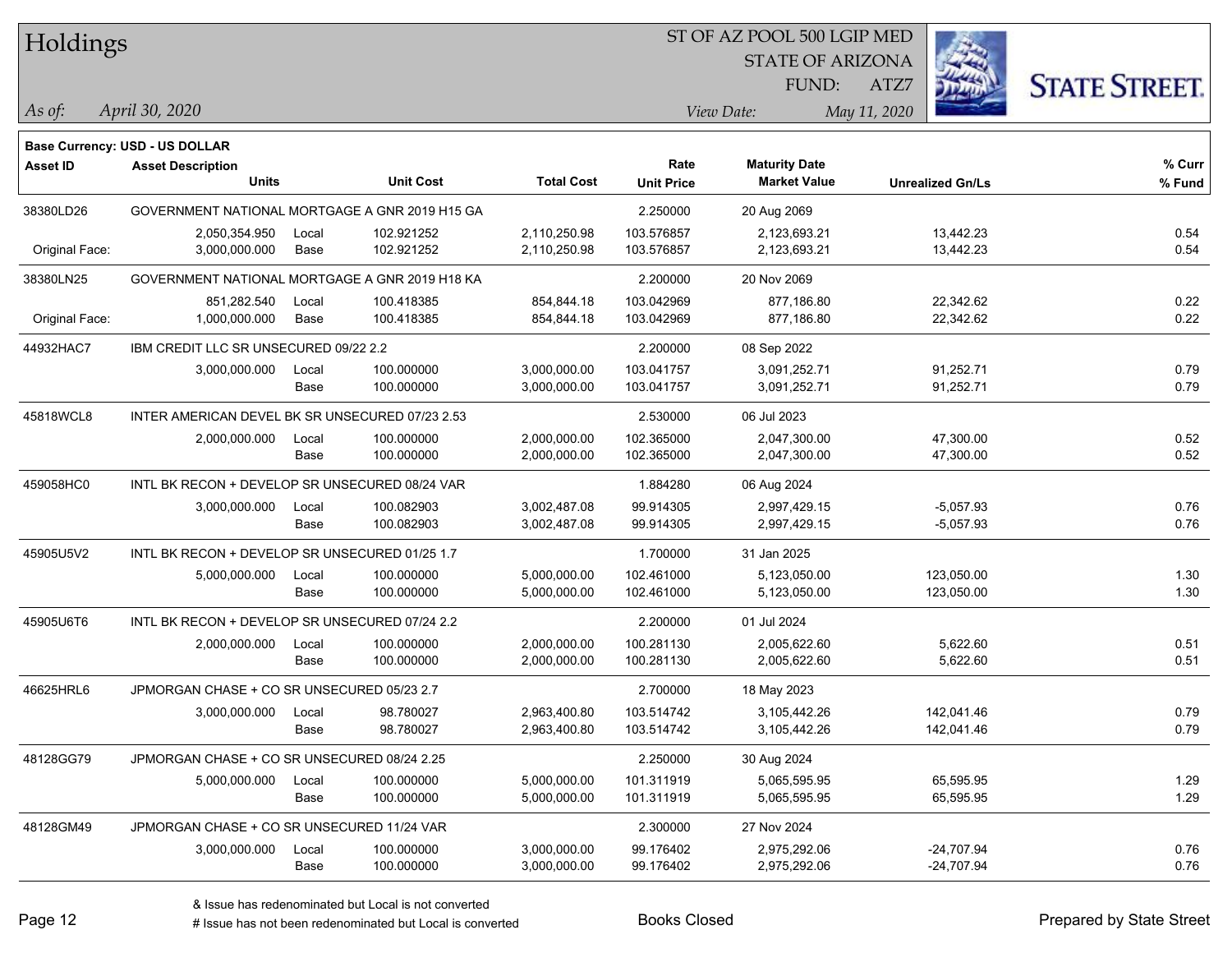| Holdings        |                                                                   |       |                  |                   |                   | ST OF AZ POOL 500 LGIP MED |                         |                      |
|-----------------|-------------------------------------------------------------------|-------|------------------|-------------------|-------------------|----------------------------|-------------------------|----------------------|
|                 |                                                                   |       |                  |                   |                   | <b>STATE OF ARIZONA</b>    |                         |                      |
|                 |                                                                   |       |                  |                   |                   | <b>FUND:</b>               | ATZ7                    | <b>STATE STREET.</b> |
| $\vert$ As of:  | April 30, 2020                                                    |       |                  |                   |                   | View Date:                 | May 11, 2020            |                      |
|                 |                                                                   |       |                  |                   |                   |                            |                         |                      |
| <b>Asset ID</b> | <b>Base Currency: USD - US DOLLAR</b><br><b>Asset Description</b> |       |                  |                   | Rate              | <b>Maturity Date</b>       |                         | % Curr               |
|                 | <b>Units</b>                                                      |       | <b>Unit Cost</b> | <b>Total Cost</b> | <b>Unit Price</b> | <b>Market Value</b>        | <b>Unrealized Gn/Ls</b> | % Fund               |
| 48130UTJ4       | JPMORGAN CHASE FINANCIAL COMPANY GUAR 01/23 2                     |       |                  |                   | 2.000000          | 31 Jan 2023                |                         |                      |
|                 | 3,000,000.000                                                     | Local | 100.000000       | 3,000,000.00      | 95.140640         | 2,854,219.20               | $-145,780.80$           | 0.73                 |
|                 |                                                                   | Base  | 100.000000       | 3,000,000.00      | 95.140640         | 2,854,219.20               | $-145,780.80$           | 0.73                 |
| 49327M2Z6       | KEY BANK NA SR UNSECURED 03/23 1.25                               |       |                  |                   | 1.250000          | 10 Mar 2023                |                         |                      |
|                 | 3,000,000.000                                                     | Local | 99.957455        | 2,998,723.64      | 100.060883        | 3,001,826.49               | 3,102.85                | 0.76                 |
|                 |                                                                   | Base  | 99.957455        | 2,998,723.64      | 100.060883        | 3,001,826.49               | 3,102.85                | 0.76                 |
| 55279HAN0       | MANUF + TRADERS TRUST CO SR UNSECURED 08/20 2.05                  |       |                  |                   | 2.050000          | 17 Aug 2020                |                         |                      |
|                 | 2,000,000.000                                                     | Local | 99.991723        | 1,999,834.45      | 100.205363        | 2,004,107.26               | 4,272.81                | 0.51                 |
|                 |                                                                   | Base  | 99.991723        | 1,999,834.45      | 100.205363        | 2,004,107.26               | 4,272.81                | 0.51                 |
| 55279HAS9       | MANUF + TRADERS TRUST CO SR UNSECURED 01/21 VAR                   |       |                  |                   | 1.261380          | 25 Jan 2021                |                         |                      |
|                 | 7,000,000.000                                                     | Local | 100.000000       | 7,000,000.00      | 99.319359         | 6,952,355.13               | $-47,644.87$            | 1.77                 |
|                 |                                                                   | Base  | 100.000000       | 7,000,000.00      | 99.319359         | 6,952,355.13               | $-47,644.87$            | 1.77                 |
| 58769QAB7       | MERCEDES BENZ AUTO LEASE TRUST MBALT 2019 B A2                    |       |                  |                   | 2.010000          | 15 Dec 2021                |                         |                      |
|                 | 971,225.110                                                       | Local | 99.995715        | 971,183.49        | 100.127320        | 972,461.67                 | 1,278.18                | 0.25                 |
| Original Face:  | 1,000,000.000                                                     | Base  | 99.995715        | 971,183.49        | 100.127320        | 972,461.67                 | 1,278.18                | 0.25                 |
| 59217GEE5       | MET LIFE GLOB FUNDING I SECURED 144A 01/23 1.95                   |       |                  |                   | 1.950000          | 13 Jan 2023                |                         |                      |
|                 | 3,000,000.000                                                     | Local | 99.961276        | 2,998,838.29      | 101.420090        | 3,042,602.70               | 43,764.41               | 0.77                 |
|                 |                                                                   | Base  | 99.961276        | 2,998,838.29      | 101.420090        | 3,042,602.70               | 43,764.41               | 0.77                 |
| 637639AB1       | NATIONAL SECS CLEARING SR UNSECURED 144A 04/25 1.5                |       |                  |                   | 1.500000          | 23 Apr 2025                |                         |                      |
|                 | 3,000,000.000                                                     | Local | 99.803878        | 2,994,116.34      | 100.514089        | 3,015,422.67               | 21,306.33               | 0.77                 |
|                 |                                                                   | Base  | 99.803878        | 2,994,116.34      | 100.514089        | 3,015,422.67               | 21,306.33               | 0.77                 |
| 64952WDL4       | NEW YORK LIFE GLOBAL FDG SECURED 144A 01/25 2                     |       |                  |                   | 2.000000          | 22 Jan 2025                |                         |                      |
|                 | 5,000,000.000                                                     | Local | 99.660650        | 4,983,032.48      | 101.763652        | 5,088,182.60               | 105,150.12              | 1.29                 |
|                 |                                                                   | Base  | 99.660650        | 4,983,032.48      | 101.763652        | 5,088,182.60               | 105,150.12              | 1.29                 |
| 65339KAQ3       | NEXTERA ENERGY CAPITAL COMPANY GUAR 09/20 3.342                   |       |                  |                   | 3.342000          | 01 Sep 2020                |                         |                      |
|                 | 2,000,000.000                                                     | Local | 100.046492       | 2,000,929.84      | 100.644485        | 2,012,889.70               | 11,959.86               | 0.51                 |
|                 |                                                                   | Base  | 100.046492       | 2,000,929.84      | 100.644485        | 2,012,889.70               | 11,959.86               | 0.51                 |
| 6903538B6       | INT DEVELOPMENT FIN CORP US GOVT GUAR 09/26 VAR                   |       |                  |                   | 0.950000          | 15 Sep 2026                |                         |                      |
|                 | 2,000,000.000                                                     | Local | 100.000000       | 2,000,000.00      | 100.000000        | 2,000,000.00               | 0.00                    | 0.51                 |
| Original Face:  | 2,000,000.000                                                     | Base  | 100.000000       | 2,000,000.00      | 100.000000        | 2,000,000.00               | 0.00                    | 0.51                 |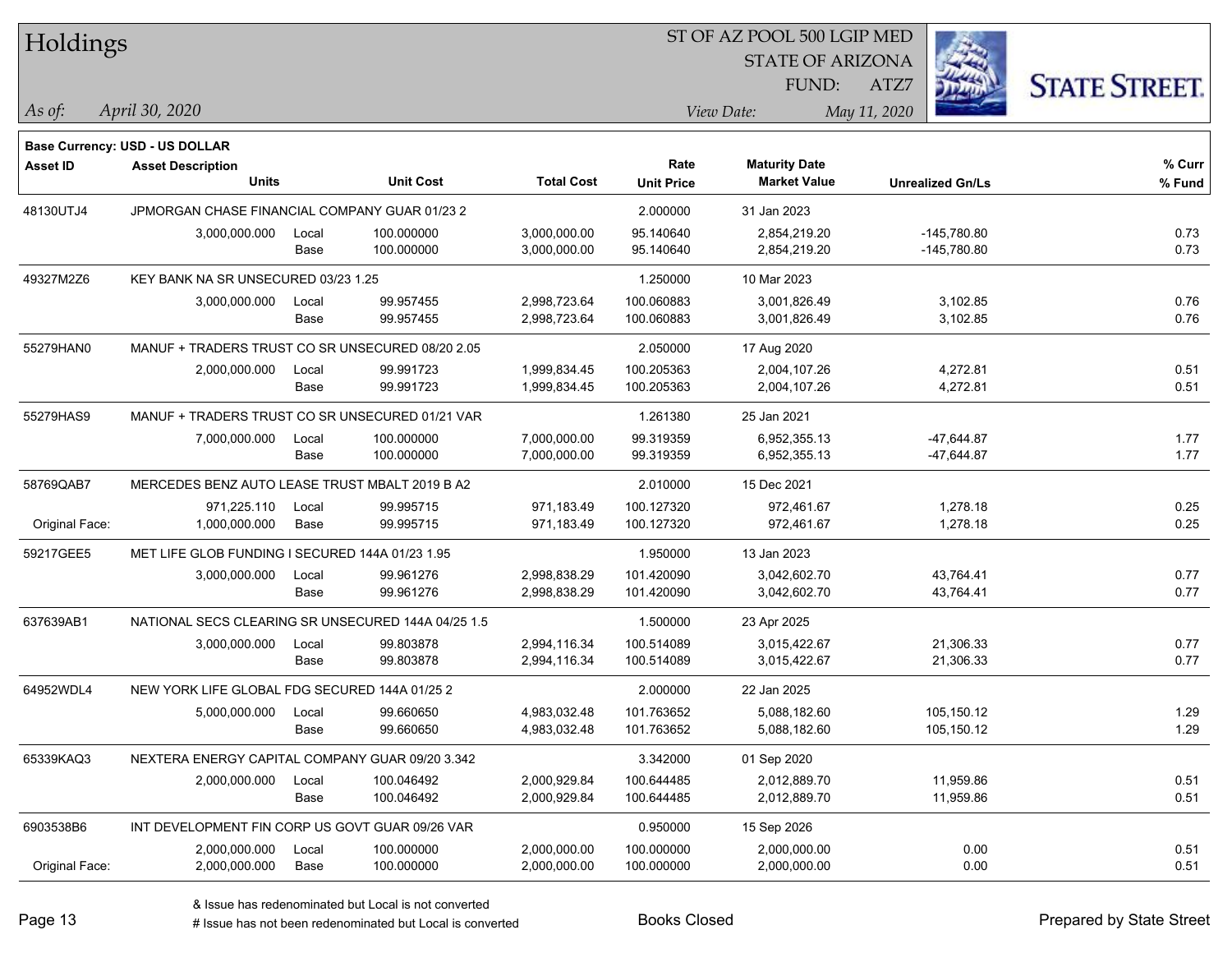| Holdings        |                                                            |       |                  |                   |                   | ST OF AZ POOL 500 LGIP MED |                         |                      |
|-----------------|------------------------------------------------------------|-------|------------------|-------------------|-------------------|----------------------------|-------------------------|----------------------|
|                 |                                                            |       |                  |                   |                   | <b>STATE OF ARIZONA</b>    |                         |                      |
|                 |                                                            |       |                  |                   |                   | FUND:                      | ATZ7                    | <b>STATE STREET.</b> |
| As of:          | April 30, 2020                                             |       |                  |                   |                   | View Date:                 | May 11, 2020            |                      |
|                 |                                                            |       |                  |                   |                   |                            |                         |                      |
| <b>Asset ID</b> | Base Currency: USD - US DOLLAR<br><b>Asset Description</b> |       |                  |                   | Rate              | <b>Maturity Date</b>       |                         | % Curr               |
|                 | <b>Units</b>                                               |       | <b>Unit Cost</b> | <b>Total Cost</b> | <b>Unit Price</b> | <b>Market Value</b>        | <b>Unrealized Gn/Ls</b> | $%$ Fund             |
| 69353REU8       | PNC BANK NA SR UNSECURED 11/20 2.45                        |       |                  |                   | 2.450000          | 05 Nov 2020                |                         |                      |
|                 | 3,790,000.000                                              | Local | 99.978251        | 3,789,175.71      | 100.672355        | 3.815.482.25               | 26,306.54               | 0.97                 |
|                 |                                                            | Base  | 99.978251        | 3,789,175.71      | 100.672355        | 3,815,482.25               | 26,306.54               | 0.97                 |
| 69353RFD5       | PNC BANK NA SR UNSECURED 05/20 VAR                         |       |                  |                   | 2.052880          | 19 May 2020                |                         |                      |
|                 | 2,000,000.000                                              | Local | 100.000000       | 2,000,000.00      | 100.004856        | 2,000,097.12               | 97.12                   | 0.51                 |
|                 |                                                            | Base  | 100.000000       | 2,000,000.00      | 100.004856        | 2,000,097.12               | 97.12                   | 0.51                 |
| 78013XGQ5       | ROYAL BANK OF CANADA SR UNSECURED 03/23 VAR                |       |                  |                   | 1.296000          | 06 Mar 2023                |                         |                      |
|                 | 5,000,000.000                                              | Local | 100.000000       | 5,000,000.00      | 97.984965         | 4,899,248.25               | $-100,751.75$           | 1.25                 |
|                 |                                                            | Base  | 100.000000       | 5,000,000.00      | 97.984965         | 4,899,248.25               | $-100,751.75$           | 1.25                 |
| 78014RAQ3       | ROYAL BANK OF CANADA SR UNSECURED 10/21 VAR                |       |                  |                   | 3.000000          | 22 Oct 2021                |                         |                      |
|                 | 2,000,000.000                                              | Local | 100.000000       | 2,000,000.00      | 102.194000        | 2,043,880.00               | 43,880.00               | 0.52                 |
|                 |                                                            | Base  | 100.000000       | 2,000,000.00      | 102.194000        | 2,043,880.00               | 43,880.00               | 0.52                 |
| 78014RBY5       | ROYAL BANK OF CANADA SR UNSECURED 01/25 2.2                |       |                  |                   | 2.200000          | 31 Jan 2025                |                         |                      |
|                 | 3,460,000.000                                              | Local | 100.000000       | 3,460,000.00      | 101.572987        | 3,514,425.35               | 54,425.35               | 0.89                 |
|                 |                                                            | Base  | 100.000000       | 3,460,000.00      | 101.572987        | 3,514,425.35               | 54,425.35               | 0.89                 |
| 78014RCM0       | ROYAL BANK OF CANADA SR UNSECURED 03/25 VAR                |       |                  |                   | 1.500000          | 27 Mar 2025                |                         |                      |
|                 | 3,000,000.000                                              | Local | 100.000000       | 3,000,000.00      | 101.771000        | 3,053,130.00               | 53,130.00               | 0.78                 |
|                 |                                                            | Base  | 100.000000       | 3,000,000.00      | 101.771000        | 3,053,130.00               | 53,130.00               | 0.78                 |
| 855244AN9       | STARBUCKS CORP SR UNSECURED 03/23 3.1                      |       |                  |                   | 3.100000          | 01 Mar 2023                |                         |                      |
|                 | 3,000,000.000                                              | Local | 99.982105        | 2,999,463.16      | 104.379651        | 3,131,389.53               | 131,926.37              | 0.80                 |
|                 |                                                            | Base  | 99.982105        | 2,999,463.16      | 104.379651        | 3,131,389.53               | 131,926.37              | 0.80                 |
| 87165LBB6       | SYNCHRONY CREDIT CARD MASTER N SYNCT 2016 2 A              |       |                  |                   | 2.210000          | 15 May 2024                |                         |                      |
|                 | 500,000.000                                                | Local | 99.998022        | 499.990.11        | 100.020540        | 500,102.70                 | 112.59                  | 0.13                 |
| Original Face:  | 500,000.000                                                | Base  | 99.998022        | 499,990.11        | 100.020540        | 500,102.70                 | 112.59                  | 0.13                 |
| 89114Q3J5       | TORONTO DOMINION BANK SR UNSECURED 07/22 VAR               |       |                  |                   | 2.750000          | 22 Jul 2022                |                         |                      |
|                 | 3,000,000.000                                              | Local | 100.000000       | 3,000,000.00      | 100.205191        | 3,006,155.73               | 6,155.73                | 0.76                 |
|                 |                                                            | Base  | 100.000000       | 3,000,000.00      | 100.205191        | 3,006,155.73               | 6,155.73                | 0.76                 |
| 89114Q5A2       | TORONTO DOMINION BANK SR UNSECURED 08/24 VAR               |       |                  |                   | 2.450000          | 14 Aug 2024                |                         |                      |
|                 | 3,000,000.000                                              | Local | 100.000000       | 3,000,000.00      | 102.942960        | 3,088,288.80               | 88,288.80               | 0.78                 |
|                 |                                                            | Base  | 100.000000       | 3,000,000.00      | 102.942960        | 3,088,288.80               | 88,288.80               | 0.78                 |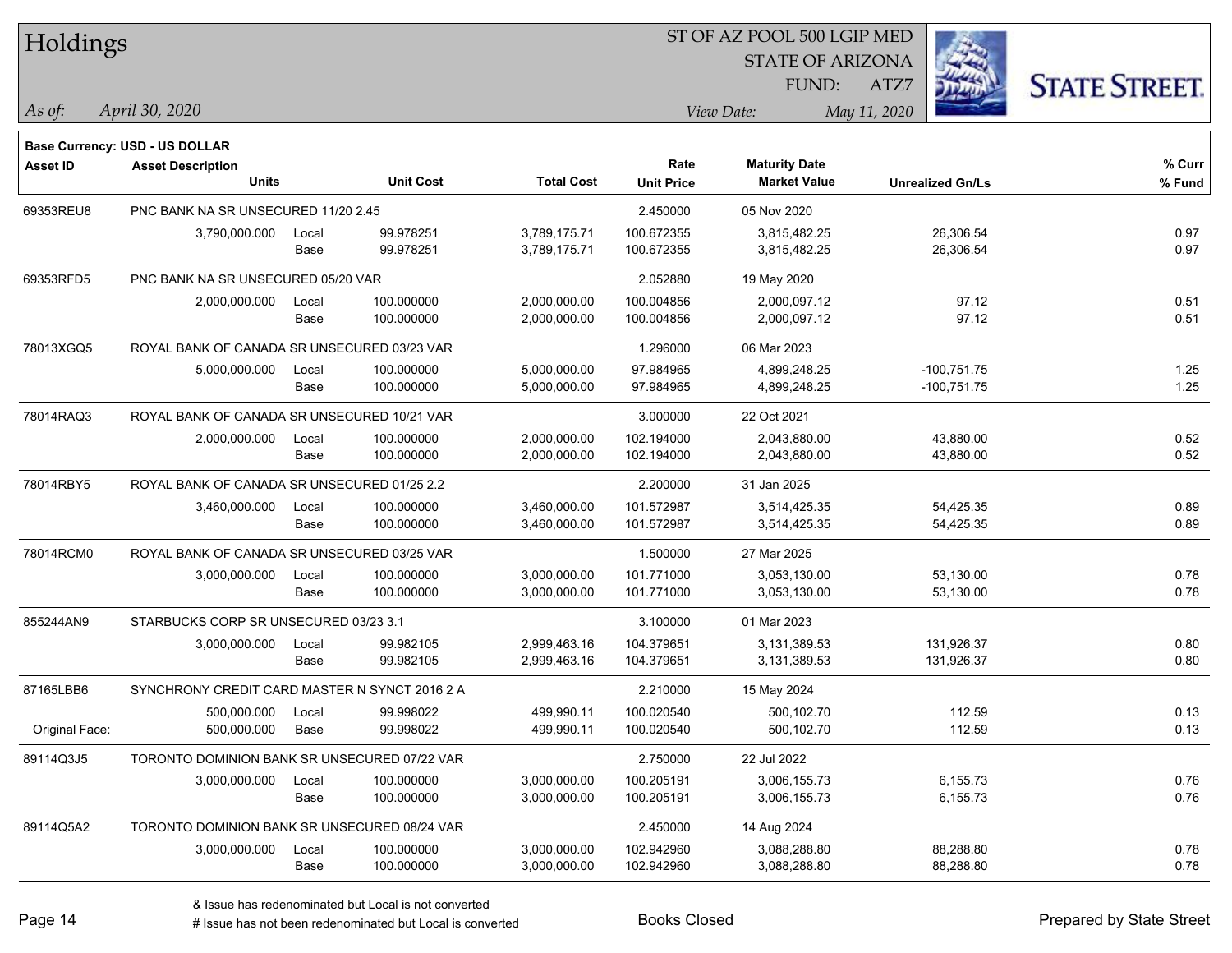| Holdings        |                                                  |       |                  |                   |                   | ST OF AZ POOL 500 LGIP MED |                         |                      |
|-----------------|--------------------------------------------------|-------|------------------|-------------------|-------------------|----------------------------|-------------------------|----------------------|
|                 |                                                  |       |                  |                   |                   | <b>STATE OF ARIZONA</b>    |                         |                      |
|                 |                                                  |       |                  |                   |                   | FUND:                      | ATZ7                    | <b>STATE STREET.</b> |
| As of:          | April 30, 2020                                   |       |                  |                   |                   | View Date:                 | May 11, 2020            |                      |
|                 | <b>Base Currency: USD - US DOLLAR</b>            |       |                  |                   |                   |                            |                         |                      |
| <b>Asset ID</b> | <b>Asset Description</b>                         |       |                  |                   | Rate              | <b>Maturity Date</b>       |                         | % Curr               |
|                 | <b>Units</b>                                     |       | <b>Unit Cost</b> | <b>Total Cost</b> | <b>Unit Price</b> | <b>Market Value</b>        | <b>Unrealized Gn/Ls</b> | % Fund               |
| 89233MAB9       | TOYOTA AUTO RECEIVABLES OWNER TAOT 2019 D A2     |       |                  |                   | 1.920000          | 15 Jul 2022                |                         |                      |
|                 | 3,000,000.000                                    | Local | 99.993547        | 2,999,806.42      | 100.525655        | 3,015,769.65               | 15,963.23               | 0.77                 |
| Original Face:  | 3,000,000.000                                    | Base  | 99.993547        | 2,999,806.42      | 100.525655        | 3,015,769.65               | 15,963.23               | 0.77                 |
| 89236TFX8       | TOYOTA MOTOR CREDIT CORP SR UNSECURED 04/22 2.65 |       |                  |                   | 2.650000          | 12 Apr 2022                |                         |                      |
|                 | 2,000,000.000                                    | Local | 99.959131        | 1,999,182.61      | 102.509503        | 2,050,190.06               | 51,007.45               | 0.52                 |
|                 |                                                  | Base  | 99.959131        | 1,999,182.61      | 102.509503        | 2,050,190.06               | 51,007.45               | 0.52                 |
| 89236TGS8       | TOYOTA MOTOR CREDIT CORP SR UNSECURED 08/21 VAR  |       |                  |                   | 1.832250          | 13 Aug 2021                |                         |                      |
|                 | 1,000,000.000                                    | Local | 100.000000       | 1,000,000.00      | 98.682324         | 986.823.24                 | $-13,176.76$            | 0.25                 |
|                 |                                                  | Base  | 100.000000       | 1,000,000.00      | 98.682324         | 986,823.24                 | $-13,176.76$            | 0.25                 |
| 89236TGT6       | TOYOTA MOTOR CREDIT CORP SR UNSECURED 02/25 1.8  |       |                  |                   | 1.800000          | 13 Feb 2025                |                         |                      |
|                 | 5,000,000.000                                    | Local | 99.935860        | 4,996,793.02      | 100.820499        | 5,041,024.95               | 44,231.93               | 1.28                 |
|                 |                                                  | Base  | 99.935860        | 4,996,793.02      | 100.820499        | 5,041,024.95               | 44,231.93               | 1.28                 |
| 89788JAA7       | TRUIST BANK SR UNSECURED 03/25 1.5               |       |                  |                   | 1.500000          | 10 Mar 2025                |                         |                      |
|                 | 3,000,000.000                                    | Local | 99.800069        | 2,994,002.07      | 99.578120         | 2,987,343.60               | $-6,658.47$             | 0.76                 |
|                 |                                                  | Base  | 99.800069        | 2,994,002.07      | 99.578120         | 2,987,343.60               | $-6,658.47$             | 0.76                 |
| 90327QD48       | USAA CAPITAL CORP SR UNSECURED 144A 05/23 1.5    |       |                  |                   | 1.500000          | 01 May 2023                |                         |                      |
|                 | 1,000,000.000                                    | Local | 99.877122        | 998,771.22        | 100.821809        | 1,008,218.09               | 9,446.87                | 0.26                 |
|                 |                                                  | Base  | 99.877122        | 998,771.22        | 100.821809        | 1,008,218.09               | 9,446.87                | 0.26                 |
| 90331HNL3       | US BANK NA CINCINNATI SR UNSECURED 01/23 2.85    |       |                  |                   | 2.850000          | 23 Jan 2023                |                         |                      |
|                 | 2,000,000.000                                    | Local | 100.251265       | 2,005,025.29      | 104.471113        | 2,089,422.26               | 84,396.97               | 0.53                 |
|                 |                                                  | Base  | 100.251265       | 2,005,025.29      | 104.471113        | 2,089,422.26               | 84,396.97               | 0.53                 |
| 90331HPG2       | US BANK NA CINCINNATI SR UNSECURED 12/22 VAR     |       |                  |                   | 1.398880          | 09 Dec 2022                |                         |                      |
|                 | 5,000,000.000                                    | Local | 100.000000       | 5,000,000.00      | 98.443650         | 4,922,182.50               | $-77.817.50$            | 1.25                 |
|                 |                                                  | Base  | 100.000000       | 5,000,000.00      | 98.443650         | 4,922,182.50               | $-77,817.50$            | 1.25                 |
| 91159HHX1       | US BANCORP SR UNSECURED 07/24 2.4                |       |                  |                   | 2.400000          | 30 Jul 2024                |                         |                      |
|                 | 5,000,000.000                                    | Local | 99.916850        | 4,995,842.50      | 104.215544        | 5,210,777.20               | 214,934.70              | 1.32                 |
|                 |                                                  | Base  | 99.916850        | 4,995,842.50      | 104.215544        | 5,210,777.20               | 214,934.70              | 1.32                 |
| 9127962T5       | TREASURY BILL 10/20 0.00000                      |       |                  |                   | 0.010000          | 29 Oct 2020                |                         |                      |
|                 | 2,000,000.000                                    | Local | 99.927097        | 1,998,541.94      | 99.948465         | 1,998,969.30               | 427.36                  | 0.51                 |
|                 |                                                  | Base  | 99.927097        | 1,998,541.94      | 99.948465         | 1,998,969.30               | 427.36                  | 0.51                 |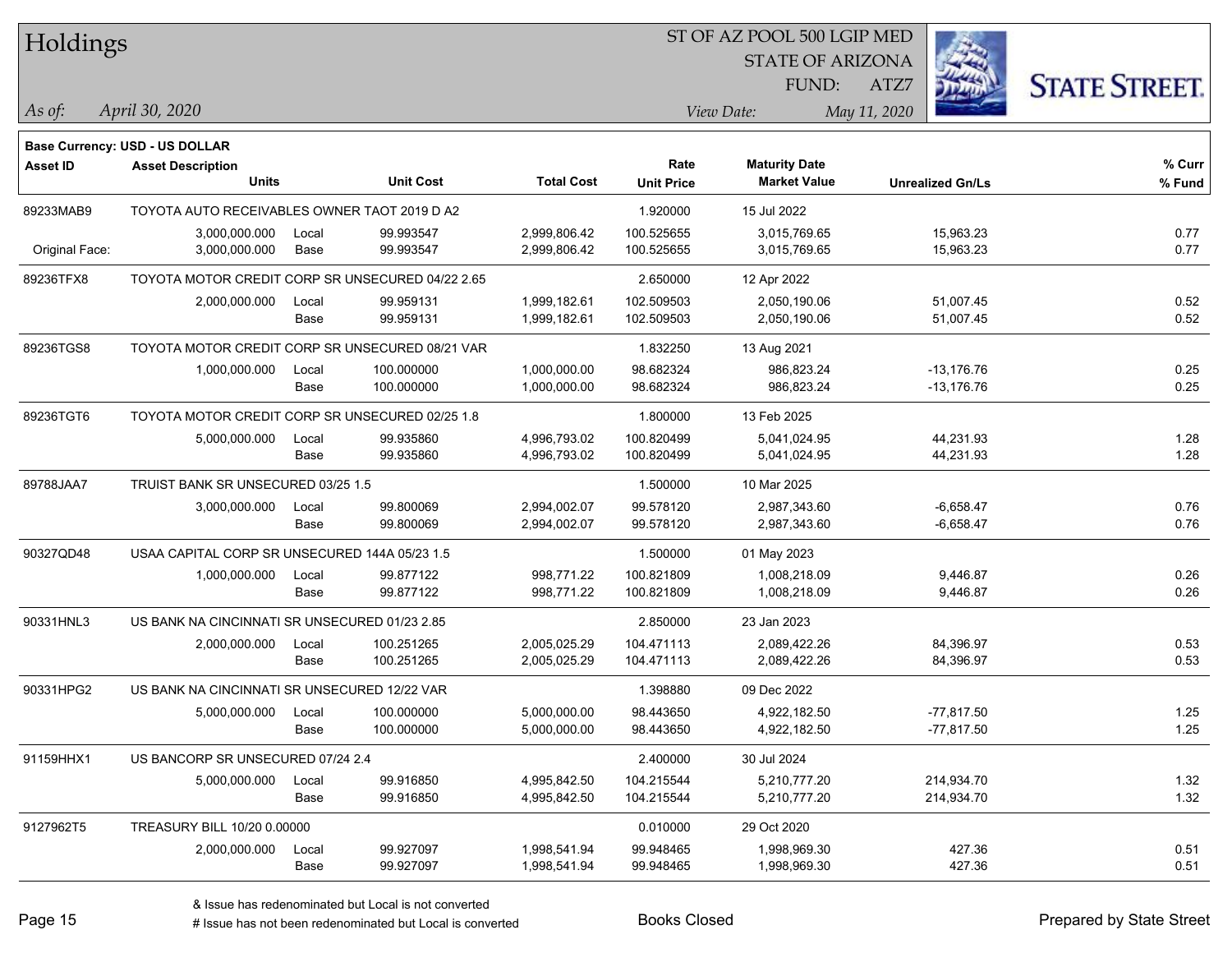| Holdings        |                                                 |       |                  |                   | ST OF AZ POOL 500 LGIP MED |                                             |                         |                      |
|-----------------|-------------------------------------------------|-------|------------------|-------------------|----------------------------|---------------------------------------------|-------------------------|----------------------|
|                 |                                                 |       |                  |                   |                            | <b>STATE OF ARIZONA</b>                     |                         |                      |
|                 |                                                 |       |                  |                   |                            | FUND:                                       | ATZ7                    | <b>STATE STREET.</b> |
| As of:          | April 30, 2020                                  |       |                  |                   |                            | View Date:                                  | May 11, 2020            |                      |
|                 |                                                 |       |                  |                   |                            |                                             |                         |                      |
|                 | Base Currency: USD - US DOLLAR                  |       |                  |                   |                            |                                             |                         |                      |
| <b>Asset ID</b> | <b>Asset Description</b><br><b>Units</b>        |       | <b>Unit Cost</b> | <b>Total Cost</b> | Rate<br><b>Unit Price</b>  | <b>Maturity Date</b><br><b>Market Value</b> | <b>Unrealized Gn/Ls</b> | % Curr<br>% Fund     |
| 9128282Q2       | US TREASURY N/B 08/20 1.5                       |       |                  |                   | 1.500000                   | 15 Aug 2020                                 |                         |                      |
|                 | 2,000,000.000                                   | Local | 99.912303        | 1,998,246.06      | 100.414051                 | 2,008,281.02                                | 10,034.96               | 0.51                 |
|                 |                                                 | Base  | 99.912303        | 1,998,246.06      | 100.414051                 | 2,008,281.02                                | 10,034.96               | 0.51                 |
| 9128284J6       | US TREASURY N/B 04/20 2.375                     |       |                  |                   | 2.375000                   | 30 Apr 2020                                 |                         |                      |
|                 | 0.000                                           | Local | 0.000000         | $-0.01$           | 0.000000                   | 0.00                                        | 0.01                    | 0.00                 |
|                 |                                                 | Base  | 0.000000         | $-0.01$           | 0.000000                   | 0.00                                        | 0.01                    | 0.00                 |
| 9128284Y3       | US TREASURY N/B 08/20 2.625                     |       |                  |                   | 2.625000                   | 31 Aug 2020                                 |                         |                      |
|                 | 1,000,000.000                                   | Local | 99.958791        | 999,587.91        | 100.835938                 | 1,008,359.38                                | 8,771.47                | 0.26                 |
|                 |                                                 | Base  | 99.958791        | 999,587.91        | 100.835938                 | 1,008,359.38                                | 8,771.47                | 0.26                 |
| 9128285X4       | US TREASURY N/B 01/21 2.5                       |       |                  |                   | 2.500000                   | 31 Jan 2021                                 |                         |                      |
|                 | 2,000,000.000                                   | Local | 100.586397       | 2,011,727.94      | 101.765625                 | 2,035,312.50                                | 23,584.56               | 0.52                 |
|                 |                                                 | Base  | 100.586397       | 2,011,727.94      | 101.765625                 | 2,035,312.50                                | 23,584.56               | 0.52                 |
| 912828XH8       | US TREASURY N/B 06/20 1.625                     |       |                  |                   | 1.625000                   | 30 Jun 2020                                 |                         |                      |
|                 | 2,000,000.000                                   | Local | 99.959797        | 1,999,195.94      | 100.251242                 | 2,005,024.84                                | 5,828.90                | 0.51                 |
|                 |                                                 | Base  | 99.959797        | 1,999,195.94      | 100.251242                 | 2,005,024.84                                | 5,828.90                | 0.51                 |
| 91324PDH2       | UNITEDHEALTH GROUP INC SR UNSECURED 06/21 3.15  |       |                  |                   | 3.150000                   | 15 Jun 2021                                 |                         |                      |
|                 | 2,000,000.000                                   | Local | 99.979725        | 1,999,594.50      | 102.427242                 | 2,048,544.84                                | 48,950.34               | 0.52                 |
|                 |                                                 | Base  | 99.979725        | 1,999,594.50      | 102.427242                 | 2,048,544.84                                | 48,950.34               | 0.52                 |
| 91324PDR0       | UNITEDHEALTH GROUP INC SR UNSECURED 08/24 2.375 |       |                  |                   | 2.375000                   | 15 Aug 2024                                 |                         |                      |
|                 | 3,000,000.000                                   | Local | 99.978801        | 2,999,364.04      | 105.292881                 | 3,158,786.43                                | 159,422.39              | 0.80                 |
|                 |                                                 | Base  | 99.978801        | 2,999,364.04      | 105.292881                 | 3,158,786.43                                | 159,422.39              | 0.80                 |
| 92347YAA2       | VERIZON OWNER TRUST VZOT 2019 A A1A             |       |                  |                   | 2.930000                   | 20 Sep 2023                                 |                         |                      |
|                 | 2,000,000.000                                   | Local | 99.985024        | 1,999,700.48      | 102.194270                 | 2,043,885.40                                | 44,184.92               | 0.52                 |
| Original Face:  | 2,000,000.000                                   | Base  | 99.985024        | 1,999,700.48      | 102.194270                 | 2,043,885.40                                | 44,184.92               | 0.52                 |
| 92348TAA2       | VERIZON OWNER TRUST VZOT 2020 A A1A             |       |                  |                   | 1.850000                   | 22 Jul 2024                                 |                         |                      |
|                 | 2,000,000.000                                   | Local | 99.988956        | 1,999,779.11      | 100.612990                 | 2,012,259.80                                | 12,480.69               | 0.51                 |
| Original Face:  | 2,000,000.000                                   | Base  | 99.988956        | 1,999,779.11      | 100.612990                 | 2,012,259.80                                | 12,480.69               | 0.51                 |
| 92348XAA3       | VERIZON OWNER TRUST VZOT 2018 A A1A             |       |                  |                   | 3.230000                   | 20 Apr 2023                                 |                         |                      |
|                 | 1,000,000.000                                   | Local | 99.998977        | 999,989.77        | 102.001960                 | 1,020,019.60                                | 20,029.83               | 0.26                 |
| Original Face:  | 1,000,000.000                                   | Base  | 99.998977        | 999,989.77        | 102.001960                 | 1,020,019.60                                | 20,029.83               | 0.26                 |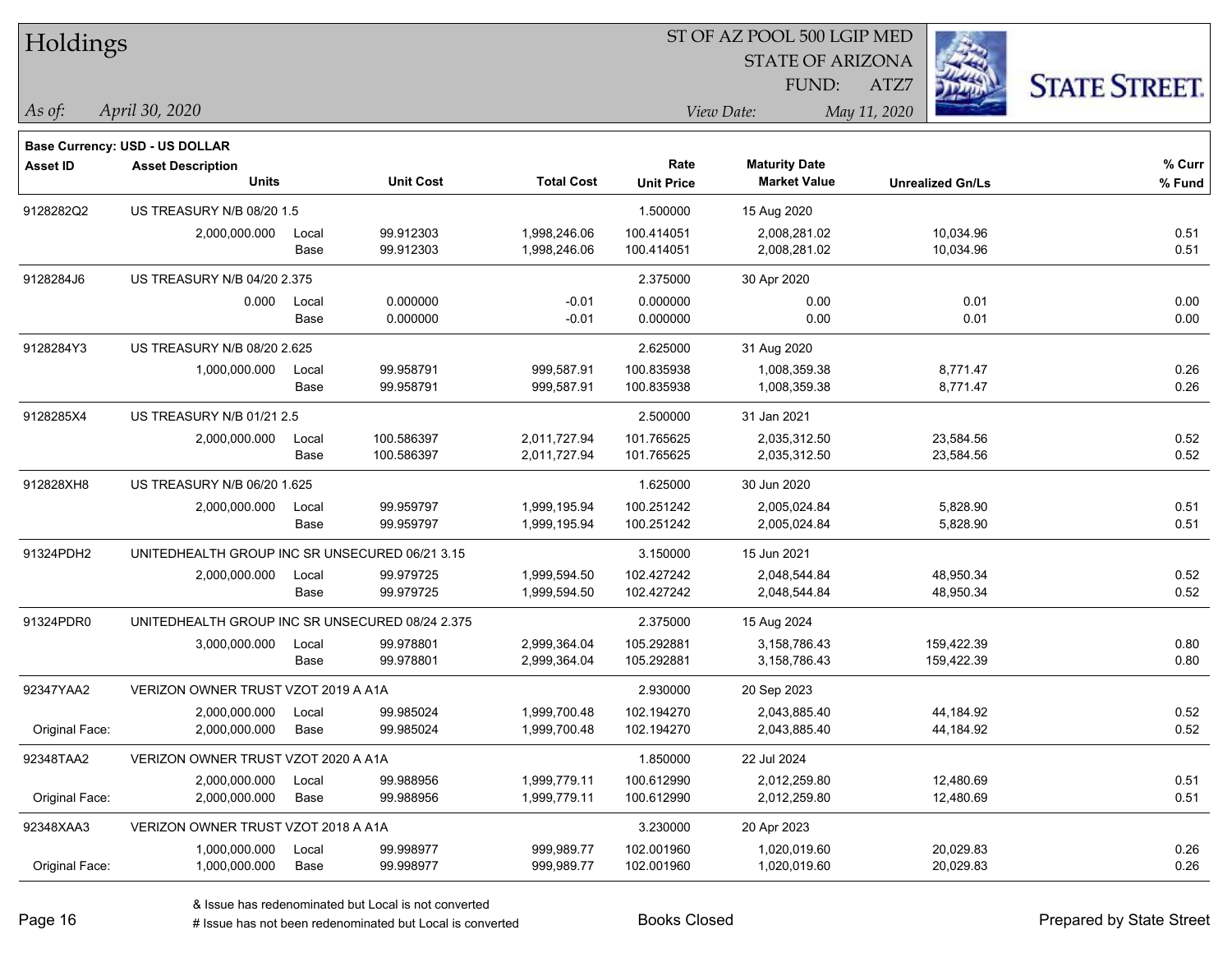| Holdings                  |                                              |       |                  |                   |                           | ST OF AZ POOL 500 LGIP MED                  |                         |                      |
|---------------------------|----------------------------------------------|-------|------------------|-------------------|---------------------------|---------------------------------------------|-------------------------|----------------------|
|                           |                                              |       |                  |                   |                           | <b>STATE OF ARIZONA</b>                     |                         |                      |
|                           |                                              |       |                  |                   |                           | FUND:                                       | ATZ7                    | <b>STATE STREET.</b> |
| As of:                    | April 30, 2020                               |       |                  |                   |                           | View Date:                                  | May 11, 2020            |                      |
|                           | Base Currency: USD - US DOLLAR               |       |                  |                   |                           |                                             |                         |                      |
| <b>Asset ID</b>           | <b>Asset Description</b><br><b>Units</b>     |       | <b>Unit Cost</b> | <b>Total Cost</b> | Rate<br><b>Unit Price</b> | <b>Maturity Date</b><br><b>Market Value</b> | <b>Unrealized Gn/Ls</b> | % Curr<br>% Fund     |
| 931142EL3                 | WALMART INC SR UNSECURED 07/24 2.85          |       |                  |                   | 2.850000                  | 08 Jul 2024                                 |                         |                      |
|                           | 2,000,000.000                                | Local | 99.901977        | 1,998,039.54      | 107.463042                | 2,149,260.84                                | 151,221.30              | 0.55                 |
|                           |                                              | Base  | 99.901977        | 1,998,039.54      | 107.463042                | 2,149,260.84                                | 151,221.30              | 0.55                 |
| 949746RS2                 | WELLS FARGO + COMPANY SR UNSECURED 03/21 2.5 |       |                  |                   | 2.500000                  | 04 Mar 2021                                 |                         |                      |
|                           | 3,000,000.000                                | Local | 99.996133        | 2,999,883.98      | 101.081661                | 3,032,449.83                                | 32,565.85               | 0.77                 |
|                           |                                              | Base  | 99.996133        | 2,999,883.98      | 101.081661                | 3,032,449.83                                | 32,565.85               | 0.77                 |
| 949746SA0                 | WELLS FARGO + COMPANY SR UNSECURED 07/21 2.1 |       |                  |                   | 2.100000                  | 26 Jul 2021                                 |                         |                      |
|                           | 1,000,000.000                                | Local | 99.388239        | 993,882.39        | 100.880508                | 1,008,805.08                                | 14,922.69               | 0.26                 |
|                           |                                              | Base  | 99.388239        | 993,882.39        | 100.880508                | 1,008,805.08                                | 14,922.69               | 0.26                 |
| 949746SP7                 | WELLS FARGO + COMPANY SR UNSECURED 02/22 VAR |       |                  |                   | 2.660880                  | 11 Feb 2022                                 |                         |                      |
|                           | 3,000,000.000                                | Local | 100.000000       | 3,000,000.00      | 99.319000                 | 2,979,570.00                                | $-20,430.00$            | 0.76                 |
|                           |                                              | Base  | 100.000000       | 3,000,000.00      | 99.319000                 | 2,979,570.00                                | $-20,430.00$            | 0.76                 |
| 95001D4Q0                 | WELLS FARGO + COMPANY SR UNSECURED 02/23 VAR |       |                  |                   | 2.300000                  | 28 Feb 2023                                 |                         |                      |
|                           | 3,000,000.000                                | Local | 100.000000       | 3,000,000.00      | 100.309642                | 3,009,289.26                                | 9,289.26                | 0.76                 |
|                           |                                              | Base  | 100.000000       | 3,000,000.00      | 100.309642                | 3,009,289.26                                | 9,289.26                | 0.76                 |
| 961214DQ3                 | WESTPAC BANKING CORP SR UNSECURED 06/22 2.5  |       |                  |                   | 2.500000                  | 28 Jun 2022                                 |                         |                      |
|                           | 2,000,000.000                                | Local | 99.929658        | 1,998,593.16      | 102.905147                | 2,058,102.94                                | 59,509.78               | 0.52                 |
|                           |                                              | Base  | 99.929658        | 1,998,593.16      | 102.905147                | 2,058,102.94                                | 59,509.78               | 0.52                 |
| <b>US DOLLAR Total</b>    |                                              |       |                  |                   |                           |                                             |                         |                      |
|                           | 311, 184, 225.060                            | Local |                  | 311,828,148.03    |                           | 315,755,878.58                              | 3,927,730.55            | 80.24                |
| Original Face:            | 196,111,032.000                              | Base  |                  | 311,828,148.03    |                           | 315,755,878.58                              | 3,927,730.55            | 80.24                |
| <b>FIXED INCOME Total</b> |                                              |       |                  |                   |                           |                                             |                         |                      |
|                           | 311, 184, 225.060                            | Base  |                  | 311,828,148.03    |                           | 315,755,878.58                              | 3,927,730.55            | 80.24                |
| Original Face:            | 196,111,032.000                              |       |                  |                   |                           |                                             |                         |                      |

Page 17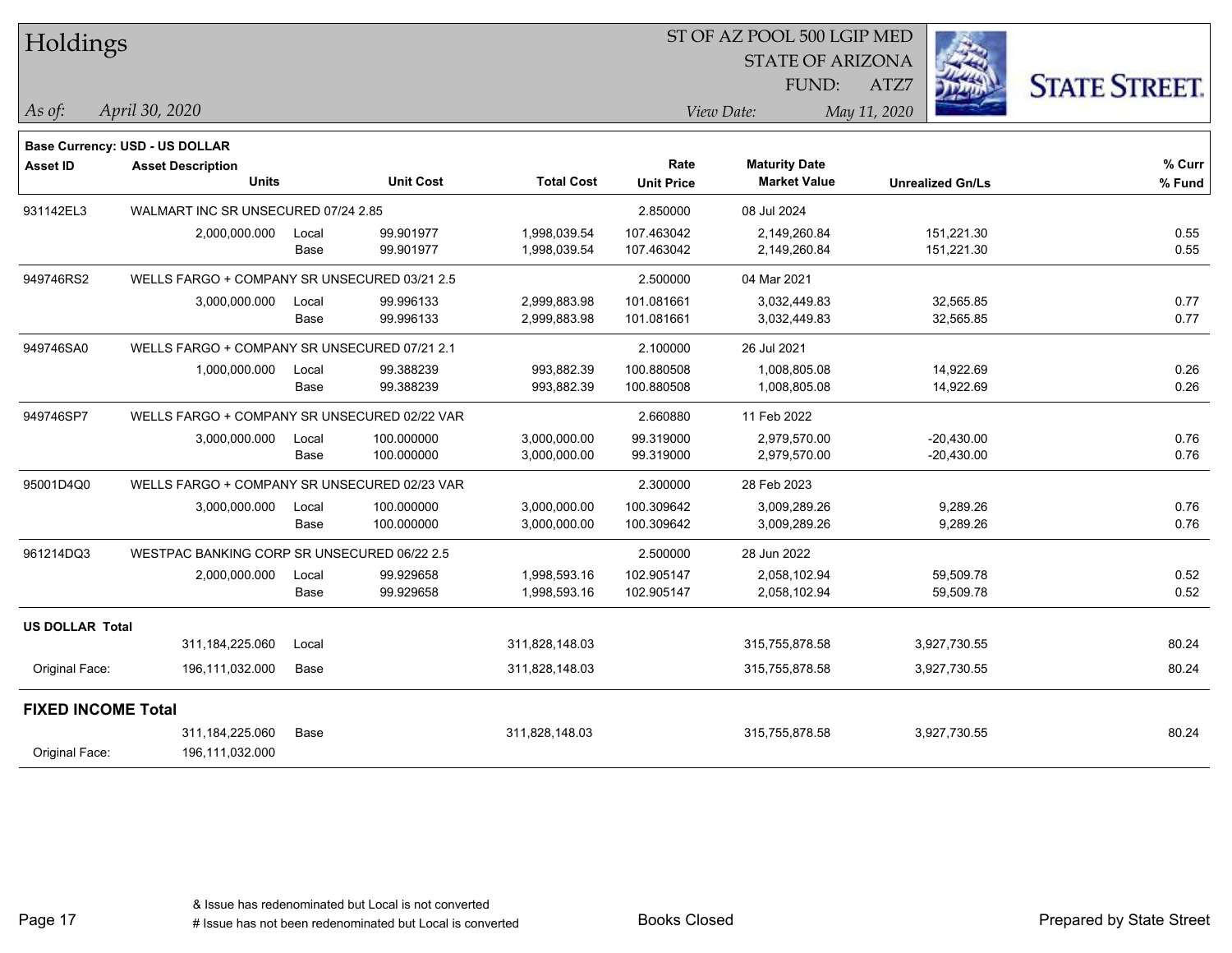| Holdings                            |                                                                            |      |                  |                   |                           | ST OF AZ POOL 500 LGIP MED<br><b>STATE OF ARIZONA</b> |                      |                         |                      |
|-------------------------------------|----------------------------------------------------------------------------|------|------------------|-------------------|---------------------------|-------------------------------------------------------|----------------------|-------------------------|----------------------|
| $ $ As of:                          | April 30, 2020                                                             |      |                  |                   |                           | FUND:<br>View Date:                                   | ATZ7<br>May 11, 2020 |                         | <b>STATE STREET.</b> |
| Asset ID                            | Base Currency: USD - US DOLLAR<br><b>Asset Description</b><br><b>Units</b> |      | <b>Unit Cost</b> | <b>Total Cost</b> | Rate<br><b>Unit Price</b> | <b>Maturity Date</b><br><b>Market Value</b>           |                      | <b>Unrealized Gn/Ls</b> | % Curr<br>% Fund     |
| <b>FUND Total</b><br>Original Face: | 389,000,034.960<br>196,111,032.000                                         | Base |                  | 389,537,725.70    |                           | 393,511,186.65                                        |                      | 3,973,460.95            | 100.00               |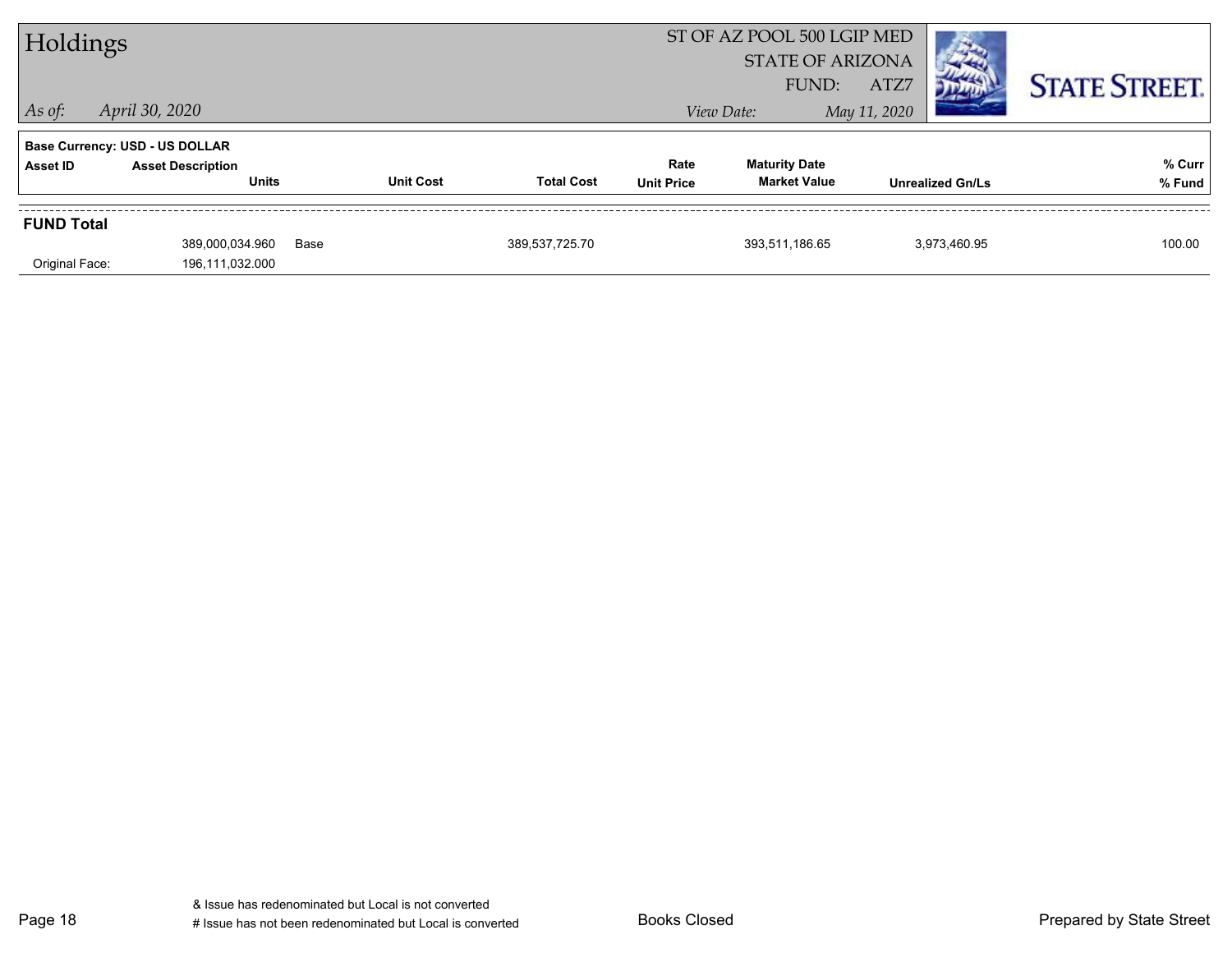# Holdings

### Currency Summary

*As of: April 30, 2020*

## ST OF AZ POOL 500 LGIP MED

 STATE OF ARIZONAFUND:

ATZ7



*View Date:May 11, 2020*

#### **Base Currency:USD - US DOLLAR**

|                        |                   |       |                   |                     | % Currency |                         |                          |                           |
|------------------------|-------------------|-------|-------------------|---------------------|------------|-------------------------|--------------------------|---------------------------|
|                        | <b>Units</b>      |       | <b>Total Cost</b> | <b>Market Value</b> | % Fund     | <b>Unreal Sec Gn/Ls</b> | <b>Unreal Curr Gn/Ls</b> | <b>Total Unreal Gn/Ls</b> |
| <b>US DOLLAR</b>       |                   |       |                   |                     |            |                         | Exchange Rate:           | 1.000000                  |
| <b>CASH</b>            |                   |       |                   |                     |            |                         |                          |                           |
|                        | 24,343.780        | Local | 24,343.78         | 24,343.78           | 0.01       | 0.00                    |                          | 0.00                      |
|                        |                   | Base  | 24,343.78         | 24,343.78           | 0.01       | 0.00                    | 0.00                     | 0.00                      |
| <b>CASH EQUIVALENT</b> |                   |       |                   |                     |            |                         |                          |                           |
|                        | 77,791,466.120    | Local | 77,685,233.89     | 77,730,964.29       | 19.75      | 45,730.40               |                          | 45,730.40                 |
|                        |                   | Base  | 77,685,233.89     | 77,730,964.29       | 19.75      | 45,730.40               | 0.00                     | 45,730.40                 |
| <b>FIXED INCOME</b>    |                   |       |                   |                     |            |                         |                          |                           |
|                        | 311, 184, 225.060 | Local | 311,828,148.03    | 315,755,878.58      | 80.24      | 3,927,730.55            |                          | 3,927,730.55              |
| Original Face:         | 196,111,032.000   | Base  | 311,828,148.03    | 315,755,878.58      | 80.24      | 3,927,730.55            | 0.00                     | 3,927,730.55              |
| <b>US DOLLAR Total</b> |                   |       |                   |                     |            |                         |                          |                           |
|                        | 389,000,034.960   | Local | 389,537,725.70    | 393,511,186.65      | 100.00     | 3,973,460.95            |                          | 3,973,460.95              |
| Original Face:         | 196,111,032.000   | Base  | 389,537,725.70    | 393,511,186.65      | 100.00     | 3,973,460.95            | 0.00                     | 3,973,460.95              |
| <b>FUND Total</b>      |                   |       |                   |                     |            |                         |                          |                           |
|                        | 389,000,034.960   | Base  | 389,537,725.70    | 393,511,186.65      | 100.00     | 3,973,460.95            | 0.00                     | 3,973,460.95              |
| Original Face:         | 196,111,032.000   |       |                   |                     |            |                         |                          |                           |
|                        |                   |       |                   |                     |            |                         |                          |                           |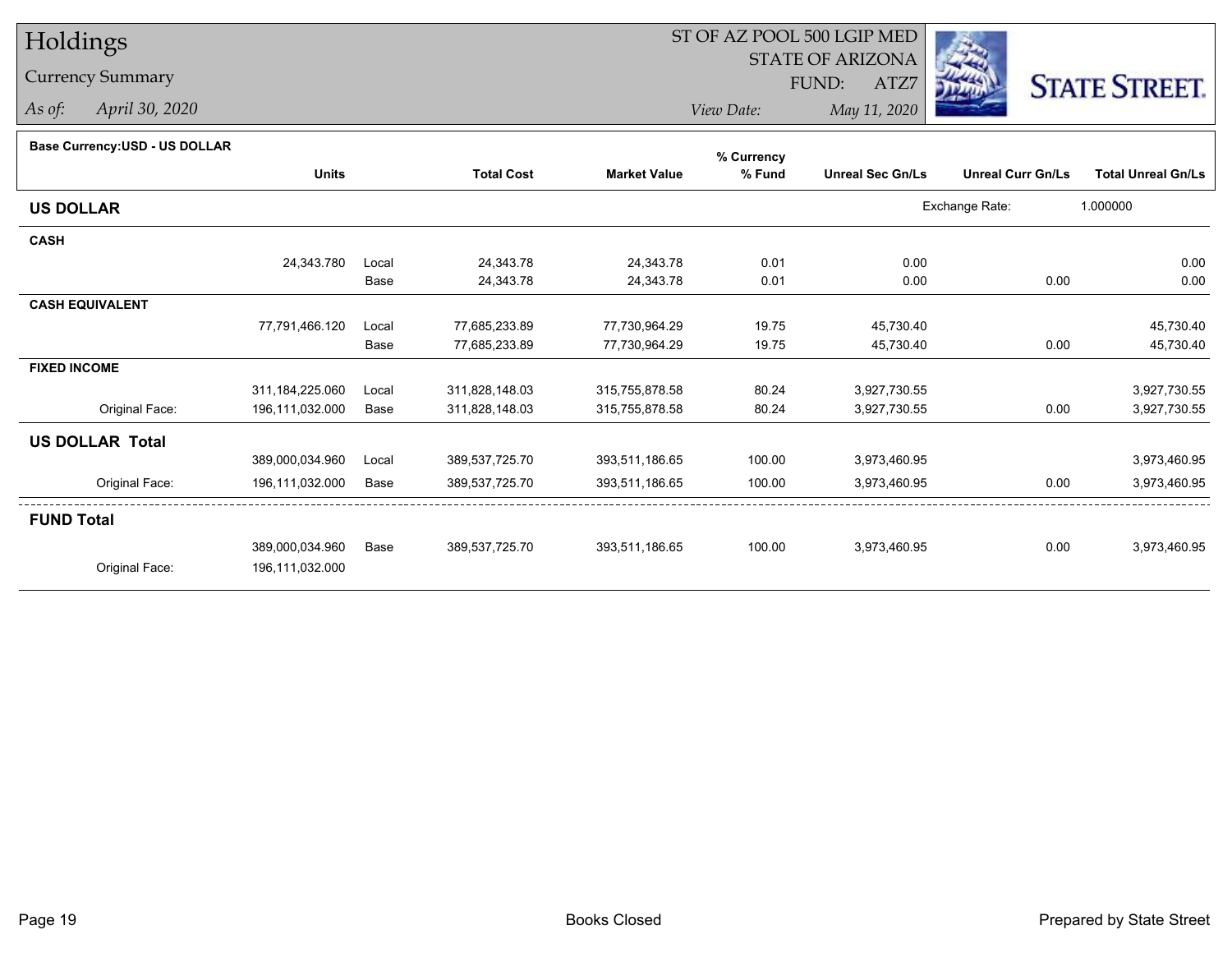| Holdings             |                                       |                   |                     |            | ST OF AZ POOL 500 LGIP MED               |                          |                           |
|----------------------|---------------------------------------|-------------------|---------------------|------------|------------------------------------------|--------------------------|---------------------------|
| <b>Asset Summary</b> |                                       |                   |                     |            | <b>STATE OF ARIZONA</b><br>FUND:<br>ATZ7 |                          | <b>STATE STREET.</b>      |
| As of:               | April 30, 2020                        |                   |                     | View Date: | May 11, 2020                             |                          |                           |
|                      | <b>Base Currency: USD - US DOLLAR</b> |                   |                     |            |                                          |                          |                           |
|                      | <b>Units</b>                          | <b>Total Cost</b> | <b>Market Value</b> | % Fund     | <b>Unreal Sec Gn/Ls</b>                  | <b>Unreal Curr Gn/Ls</b> | <b>Total Unreal Gn/Ls</b> |
| <b>CASH</b>          |                                       |                   |                     |            |                                          |                          |                           |
| <b>US DOLLAR</b>     |                                       |                   |                     |            |                                          |                          |                           |
|                      | 24,343.780                            | 24,343.78         | 24,343.78           | 0.01       | 0.00                                     | 0.00                     | 0.00                      |
| <b>CASH Total</b>    | 24,343.780                            | 24,343.78         | 24,343.78           | 0.01       | 0.00                                     | 0.00                     | 0.00                      |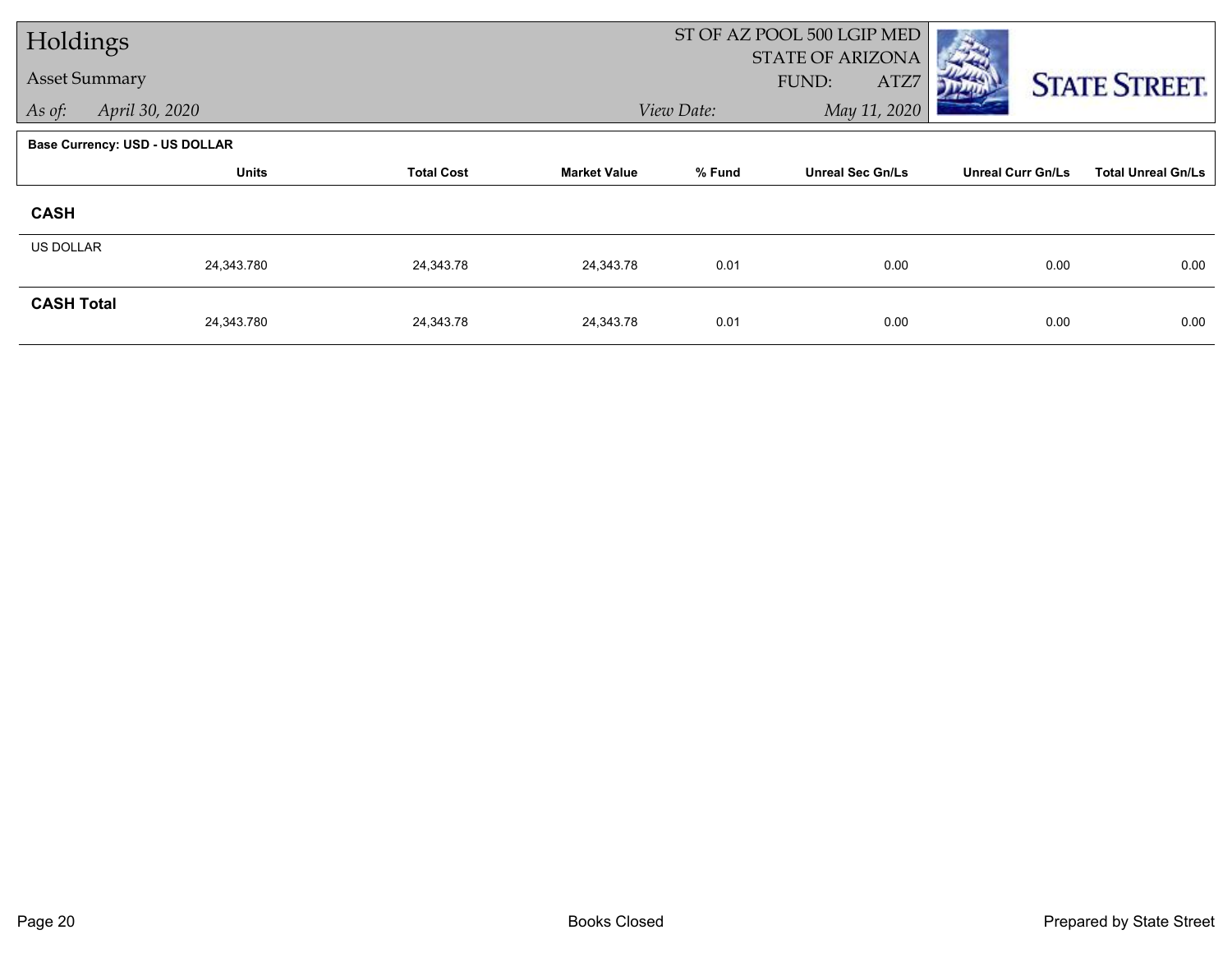| Holdings                     |                                |                   |                     |                                   | ST OF AZ POOL 500 LGIP MED |                          |                           |
|------------------------------|--------------------------------|-------------------|---------------------|-----------------------------------|----------------------------|--------------------------|---------------------------|
|                              |                                |                   |                     | <b>STATE OF ARIZONA</b>           |                            |                          |                           |
| <b>Asset Summary</b>         |                                |                   |                     |                                   | FUND:<br>ATZ7              |                          | <b>STATE STREET.</b>      |
| As of:                       | April 30, 2020                 |                   |                     | May 11, 2020<br>View Date:        |                            |                          |                           |
|                              | Base Currency: USD - US DOLLAR |                   |                     |                                   |                            |                          |                           |
|                              | <b>Units</b>                   | <b>Total Cost</b> | <b>Market Value</b> | % Fund<br><b>Unreal Sec Gn/Ls</b> |                            | <b>Unreal Curr Gn/Ls</b> | <b>Total Unreal Gn/Ls</b> |
|                              | <b>CASH EQUIVALENT</b>         |                   |                     |                                   |                            |                          |                           |
| US DOLLAR                    |                                |                   |                     |                                   |                            |                          |                           |
|                              | 77,791,466.120                 | 77,685,233.89     | 77,730,964.29       | 19.75                             | 45,730.40                  | 0.00                     | 45,730.40                 |
| <b>CASH EQUIVALENT Total</b> |                                |                   |                     |                                   |                            |                          |                           |
|                              | 77,791,466.120                 | 77,685,233.89     | 77,730,964.29       | 19.75                             | 45,730.40                  | 0.00                     | 45,730.40                 |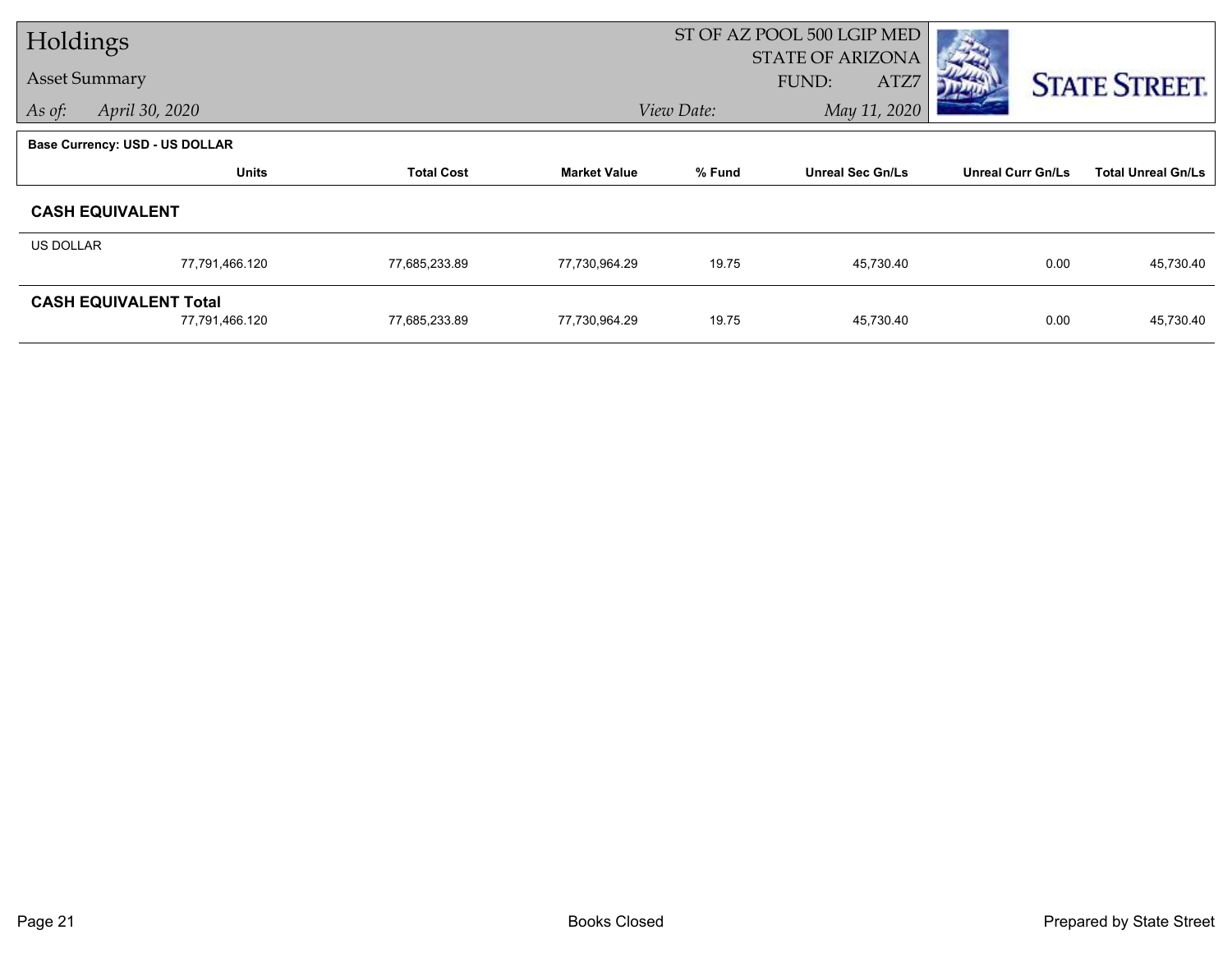| Holdings             |                                              |                   |                     | ST OF AZ POOL 500 LGIP MED |                                          |                          |                           |  |
|----------------------|----------------------------------------------|-------------------|---------------------|----------------------------|------------------------------------------|--------------------------|---------------------------|--|
| <b>Asset Summary</b> |                                              |                   |                     |                            | <b>STATE OF ARIZONA</b><br>FUND:<br>ATZ7 |                          | <b>STATE STREET.</b>      |  |
| As of:               | April 30, 2020                               |                   |                     | May 11, 2020<br>View Date: |                                          |                          |                           |  |
|                      | <b>Base Currency: USD - US DOLLAR</b>        |                   |                     |                            |                                          |                          |                           |  |
|                      | <b>Units</b>                                 | <b>Total Cost</b> | <b>Market Value</b> | % Fund                     | <b>Unreal Sec Gn/Ls</b>                  | <b>Unreal Curr Gn/Ls</b> | <b>Total Unreal Gn/Ls</b> |  |
|                      | <b>FIXED INCOME</b>                          |                   |                     |                            |                                          |                          |                           |  |
| US DOLLAR            |                                              |                   |                     |                            |                                          |                          |                           |  |
|                      | 311,184,225.060                              | 311,828,148.03    | 315,755,878.58      | 80.24                      | 3,927,730.55                             | 0.00                     | 3,927,730.55              |  |
|                      | <b>FIXED INCOME Total</b><br>311,184,225.060 | 311,828,148.03    | 315,755,878.58      | 80.24                      | 3,927,730.55                             | 0.00                     | 3,927,730.55              |  |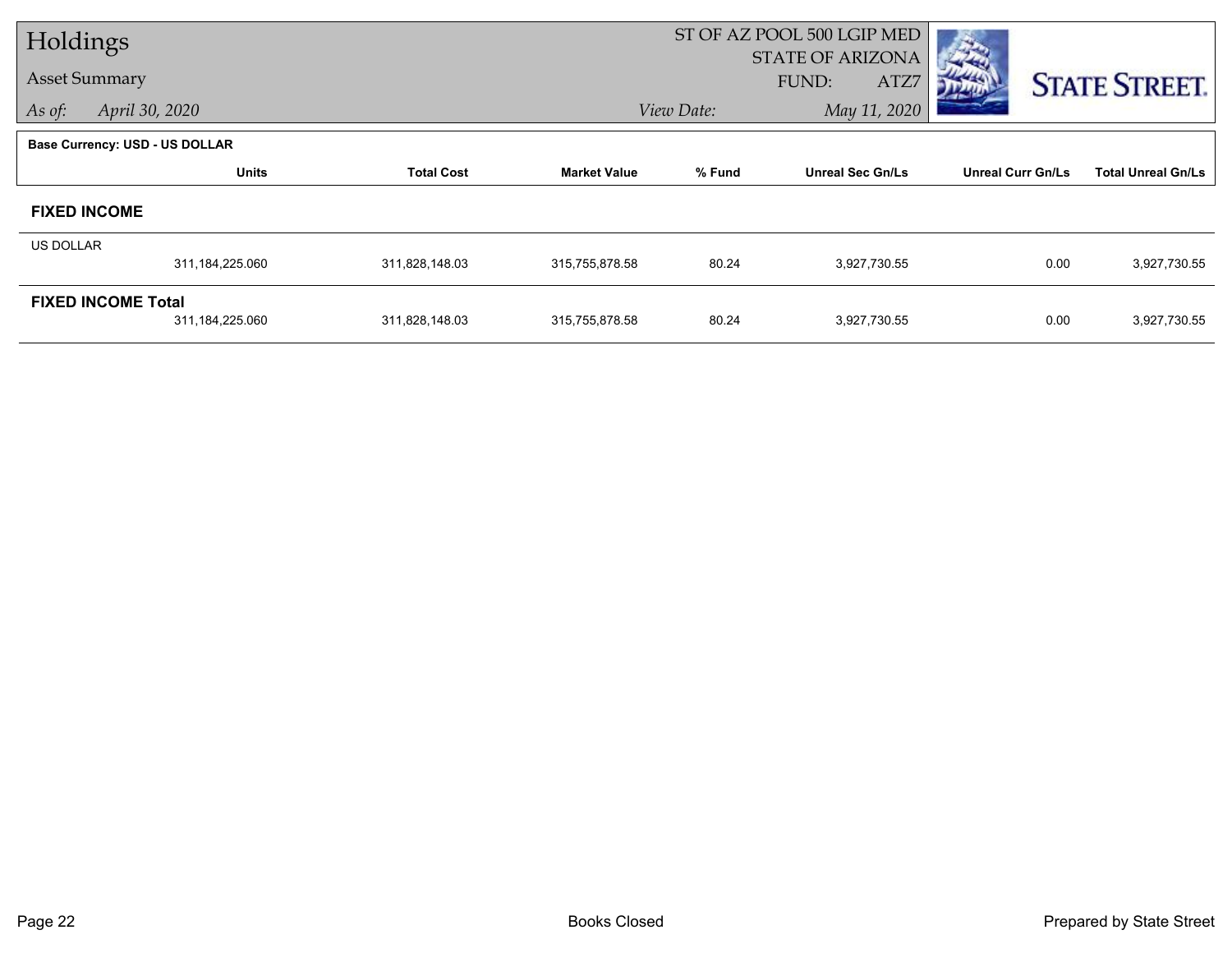| Holdings             |                                       |                   |                     | ST OF AZ POOL 500 LGIP MED               |                         |                          |                           |
|----------------------|---------------------------------------|-------------------|---------------------|------------------------------------------|-------------------------|--------------------------|---------------------------|
| <b>Asset Summary</b> |                                       |                   |                     | <b>STATE OF ARIZONA</b><br>ATZ7<br>FUND: |                         |                          | <b>STATE STREET.</b>      |
| As of:               | April 30, 2020                        |                   |                     | View Date:                               |                         |                          |                           |
|                      | <b>Base Currency: USD - US DOLLAR</b> |                   |                     |                                          |                         |                          |                           |
|                      | <b>Units</b>                          | <b>Total Cost</b> | <b>Market Value</b> | % Fund                                   | <b>Unreal Sec Gn/Ls</b> | <b>Unreal Curr Gn/Ls</b> | <b>Total Unreal Gn/Ls</b> |
| <b>FUND Total</b>    |                                       |                   |                     |                                          |                         |                          |                           |
|                      | 389,000,034.960                       | 389.537.725.70    | 393,511,186.65      | 100.00                                   | 3.973.460.95            | 0.00                     | 3,973,460.95              |